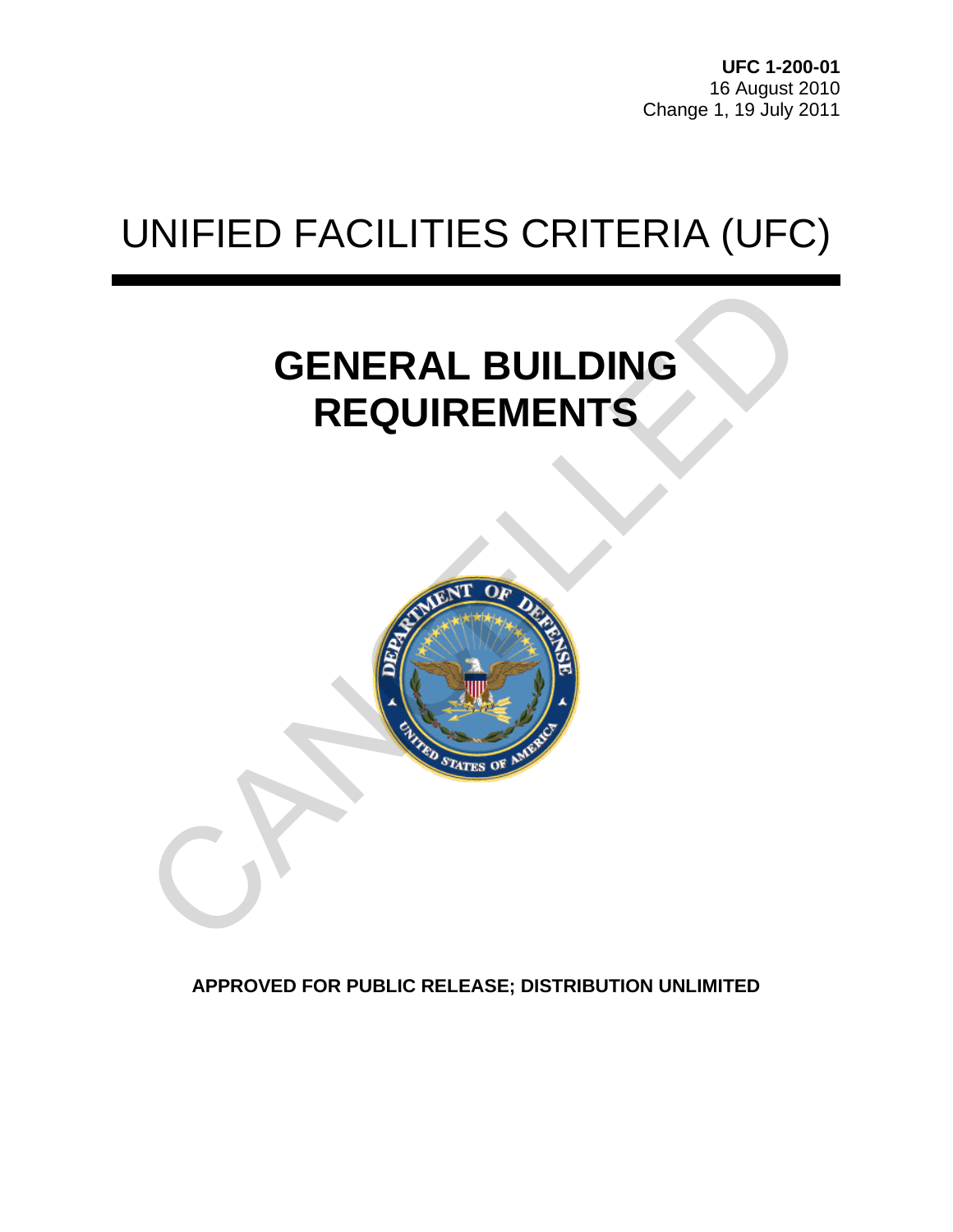**UFC 1-200-01** 16 August 2010 Change 1, 19 July 2011

### **UNIFIED FACILITIES CRITERIA (UFC)**

### **GENERAL BUILDING REQUIREMENTS**

Any copyrighted material included in this UFC is identified at its point of use. Use of the copyrighted material apart from this UFC must have the permission of the copyright holder.

| <b>IIUIUUI.</b>                                           |             |                                                                                                                                                                                                                                                                                                                                                                                                                                                                                                                                                                                                                                                    |  |  |  |
|-----------------------------------------------------------|-------------|----------------------------------------------------------------------------------------------------------------------------------------------------------------------------------------------------------------------------------------------------------------------------------------------------------------------------------------------------------------------------------------------------------------------------------------------------------------------------------------------------------------------------------------------------------------------------------------------------------------------------------------------------|--|--|--|
| U.S. ARMY CORPS OF ENGINEERS                              |             |                                                                                                                                                                                                                                                                                                                                                                                                                                                                                                                                                                                                                                                    |  |  |  |
| NAVAL FACILITIES ENGINEERING COMMAND (Preparing Activity) |             |                                                                                                                                                                                                                                                                                                                                                                                                                                                                                                                                                                                                                                                    |  |  |  |
| AIR FORCE CIVIL ENGINEER SUPPORT AGENCY                   |             |                                                                                                                                                                                                                                                                                                                                                                                                                                                                                                                                                                                                                                                    |  |  |  |
| Record of Changes (changes are indicated by \1\  /1/)     |             |                                                                                                                                                                                                                                                                                                                                                                                                                                                                                                                                                                                                                                                    |  |  |  |
| <b>Change No.</b>                                         | <b>Date</b> | Location                                                                                                                                                                                                                                                                                                                                                                                                                                                                                                                                                                                                                                           |  |  |  |
|                                                           | 7-19-2011   | Throughout document: Applicability has been revised to include non-<br>permanent facilities in support of military operations. The terms "Building<br>Official" and "Authority Having Jurisdiction" have been expanded and<br>clarified. DOD use of references for accessibility in the ABA have been<br>clarified. Target publication dates for criteria guidance that are presently in<br>production have been updated. Additional requirements and references for<br>Munitions and Explosives facilities and Sensitive Compartmented<br>Information Facilities have been added. New explanations for levels of<br>construction have been added. |  |  |  |
|                                                           |             |                                                                                                                                                                                                                                                                                                                                                                                                                                                                                                                                                                                                                                                    |  |  |  |
|                                                           |             |                                                                                                                                                                                                                                                                                                                                                                                                                                                                                                                                                                                                                                                    |  |  |  |

**This UFC supersedes UFC 1-200-01, dated 27 November 2007, including change 2, implemented 27 January 2010.**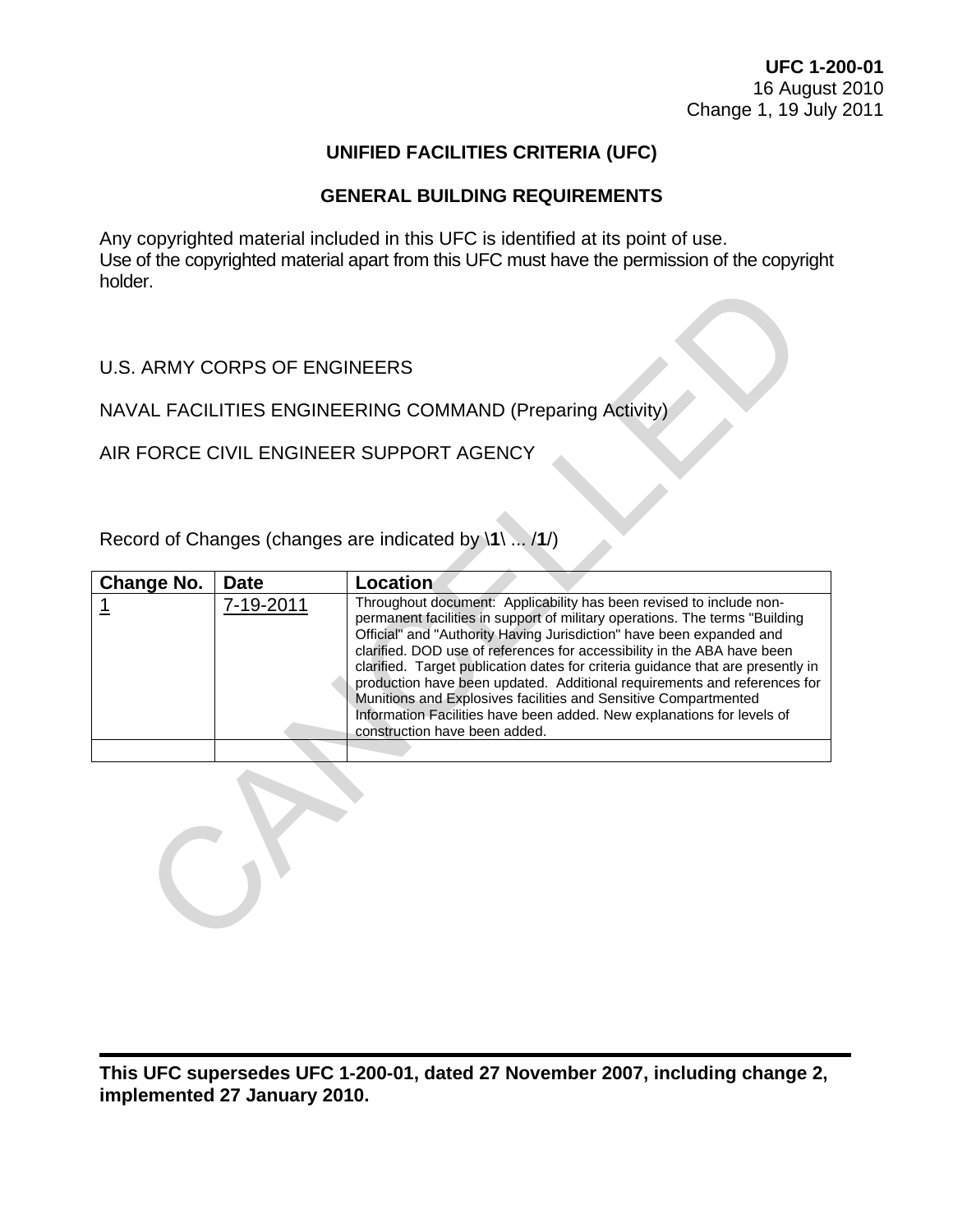### **FOREWORD**

The Unified Facilities Criteria (UFC) system is prescribed by MIL-STD-3007 and provides planning, design, construction, sustainment, restoration, and modernization criteria, and applies to the Military Departments, the Defense Agencies, and the DoD Field Activities in accordance with [USD\(AT&L\)](http://www.wbdg.org/pdfs/ufc_implementation.pdf)  [Memorandum](http://www.wbdg.org/pdfs/ufc_implementation.pdf) dated 29 May 2002. UFC will be used for all DoD projects and work for other customers where appropriate. All construction outside of the United States is also governed by Status of Forces Agreements (SOFA), Host Nation Funded Construction Agreements (HNFA), and in some instances, Bilateral Infrastructure Agreements (BIA.) Therefore, the acquisition team must ensure compliance with the more stringent of the UFC, the SOFA, the HNFA, and the BIA, as applicable.

UFC are living documents and will be periodically reviewed, updated, and made available to users as part of the Services' responsibility for providing technical criteria for military construction. Headquarters, U.S. Army Corps of Engineers (HQUSACE), Naval Facilities Engineering Command (NAVFAC), and Air Force Center for Engineering and the Environment (AFCEE) are responsible for administration of the UFC system. Defense agencies should contact the preparing service for document interpretation and improvements. Technical content of UFC is the responsibility of the cognizant DoD working group. Recommended changes with supporting rationale should be sent to the respective service proponent office by the following electronic form: [Criteria Change Request \(CCR\).](http://www.wbdg.org/ccb/browse_cat.php?o=29&c=4) The form is also accessible from the Internet sites listed below. ments (SOFA), Host Nation Funded Construction Agreements (HNFA), and in some instead to the UFCA), the NAT and in some instead of the UFC, the SOFA, the HNFA, and the BilA, as applicable.<br>
The acquisition team must ensure

UFC are effective upon issuance and are distributed only in electronic media from the following source:

• Whole Building Design Guide web site http://dod.wbdg.org/.

Hard copies of UFC printed from electronic media should be checked against the current electronic version prior to use to ensure that they are current.

JAMES C. DALTON, P.E. JOSEPH E. GOTT, P.E. Chief, Engineering and Construction Chief Engineer

U.S. Army Corps of Engineers Naval Facilities Engineering Command

Director, Facility Investment and Management

Department of the Air Force Office of the Deputy Under Secretary of Defense (Installations and Environment)

TERRY G. EDWARDS, P.E. MICHAEL MCANDREW Director, Air Force Center for Engineering and the Environment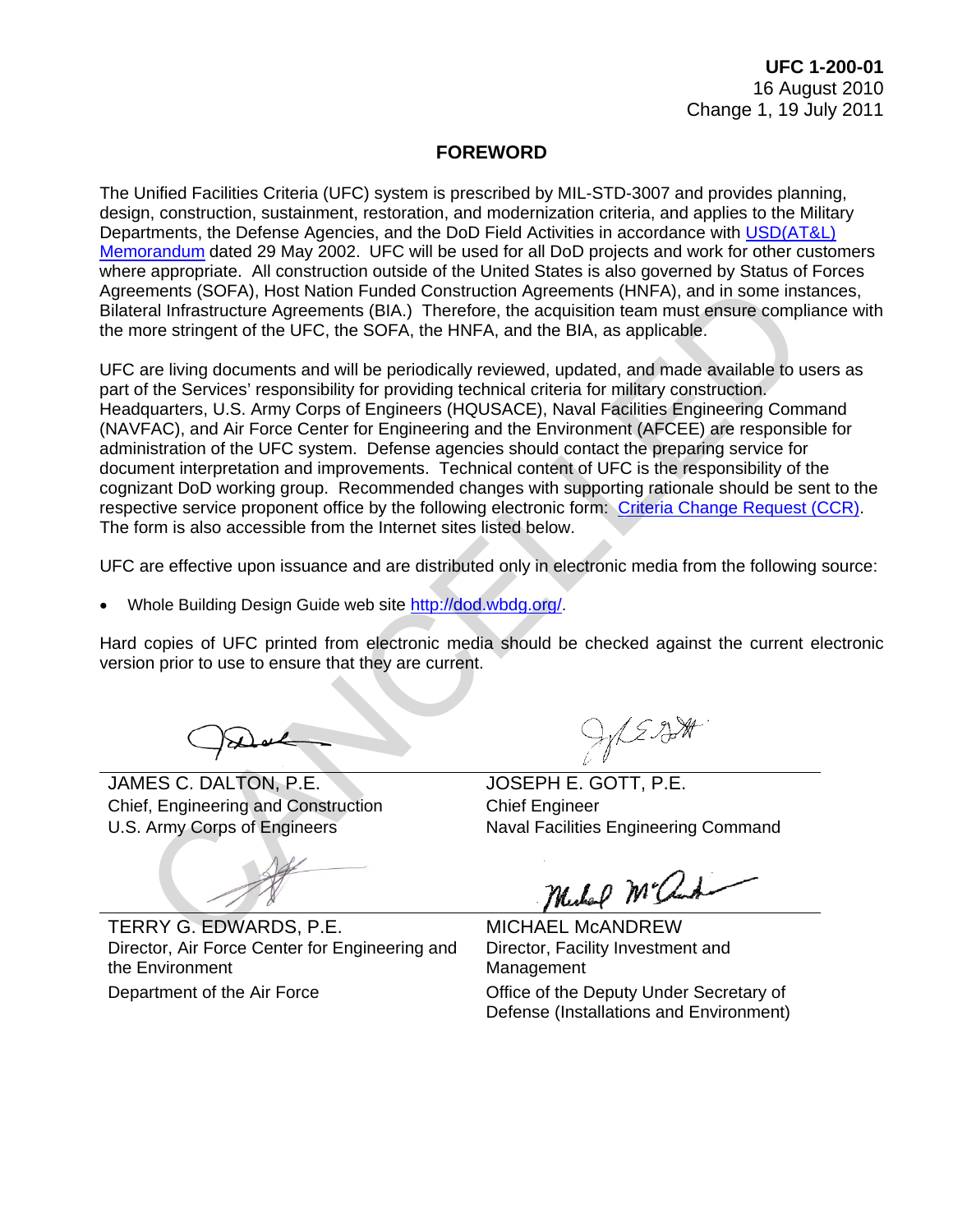### **UNIFIED FACILITIES CRITERIA (UFC) REVISION SUMMARY SHEET**

**Subject:** UFC 1-200-01, *GENERAL BUILDING REQUIREMENTS, dated 16 August 2010 with Change 1 dated 19 July 2011.*

**Replaces:** UFC 1-200-01, *GENERAL BUILDING REQUIREMENTS, dated 16 August 2010.*

**Cancels:** UFC 1-200-01, *GENERAL BUILDING REQUIREMENTS*, dated 27 November 2008, with change 1, implemented 6 May 2009 and change 2, implemented 27 January 2010.

**Description of Change:** This update to UFC 1-200-01 represents another step in the joint Services effort to bring uniformity to the military use of existing non-government building codes. Technical representatives of each of the four Services developed this document to require the use of the International Building Code 2009 consistent with the scope of current military requirements and procedures. The International Building Code (IBC) 2000 was used with modifications as the basic building code for the Department of Defense, in the first UFC 1-200-01 published 31 July 2002. Subsequent revisions of UFC 1-200-01 referenced the 2003 and 2006 versions of the International Building Code. This revision of UFC 1-200-01 contains modifications in the following areas:  $\backslash$ 1 $\backslash$ els: UFC 1-200-01, *GENERAL BUILDING REQUIREMENTS*, dated 27 November 2008<br>
ge 1, implemented 6 May 2009 and change 2, implemented 27 January 2010.<br> **ription of Change:** This update to UFC 1-200-01 represents another step

- Applicability has been revised to include non-permanent facilities in support of military operations.
- The terms "Building Official" and "Authority Having Jurisdiction" have been expanded and clarified.
- □ DOD use of references for accessibility in the ABA have been clarified.
- Target publication dates for criteria guidance that are presently in production have been updated.
- Additional requirements and references for Munitions and Explosives facilities and Sensitive Compartmented Information Facilities have been added.
- □ New explanations for levels of construction have been added.
- /1/

**Reasons for Change:** The existing guidance was inadequate for the following reasons:

- The existing UFC 1-200-01 required the use of the IBC 2006 which was revised and replaced in 2009 by the International Code Council.
- The existing UFC did not properly reference and identify recently updated and published codes and standards.
- $\frac{1}{1}$ /1/

**Impact:** The following direct benefits will result from the update of UFC 1-200-01:

- □ Creation of a single source reference for modifications to a building code that provides guidance for the design of DoD facilities.
	- o Reduces interpretation and ambiguity that could lead to design and construction conflicts.
	- o Continues DoD reliance upon NFPA Fire Code and Life Safety Code, and where they are to be specifically used and applied.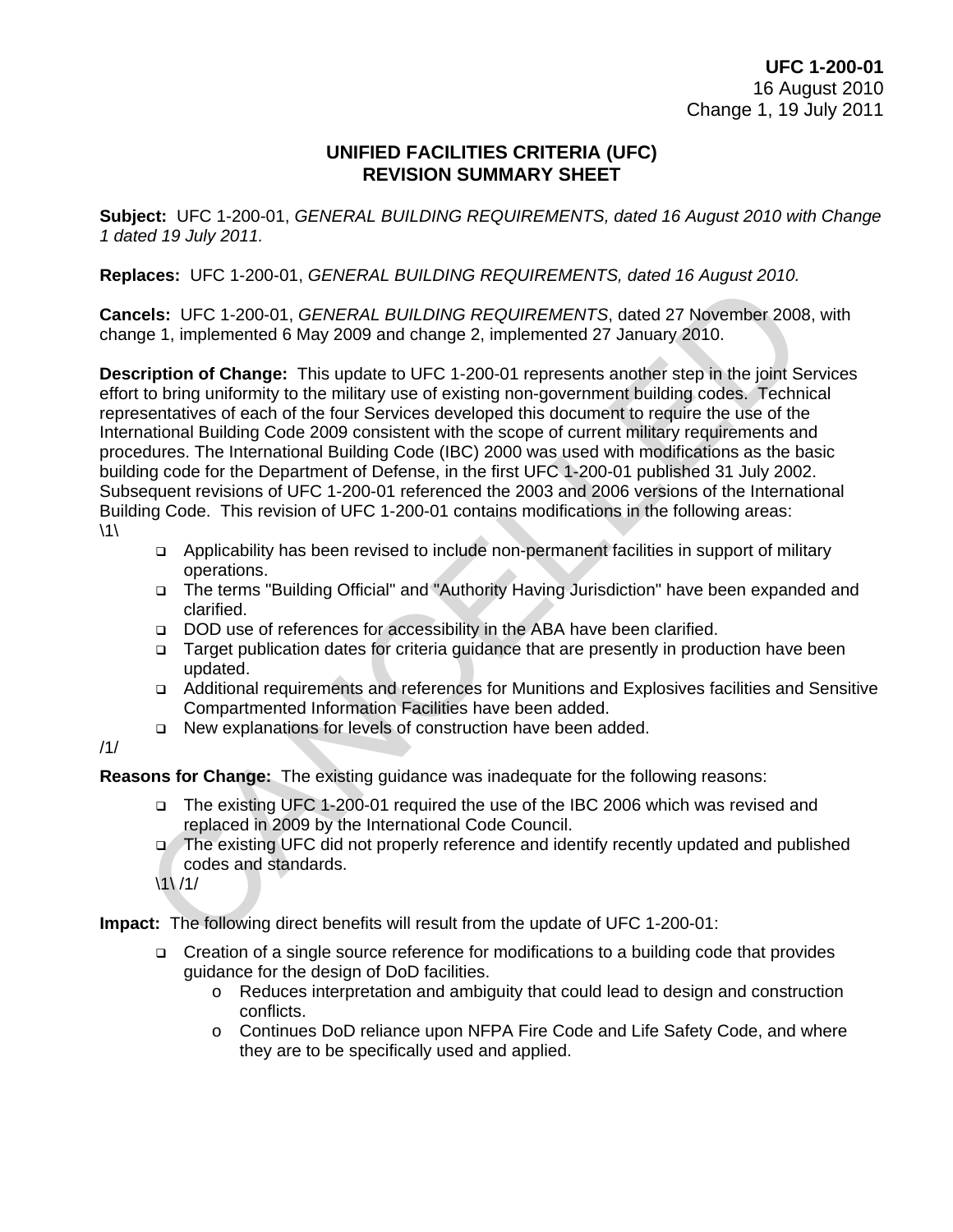### **TABLE OF CONTENTS**

| $1 - 1$   |                                                                       |  |
|-----------|-----------------------------------------------------------------------|--|
| $1 - 1.1$ |                                                                       |  |
| $1 - 1.2$ |                                                                       |  |
| $1 - 2$   |                                                                       |  |
| $1 - 2.1$ |                                                                       |  |
| $1 - 3$   |                                                                       |  |
| $1 - 4$   |                                                                       |  |
|           | CHAPTER 2 - MODIFICATIONS TO THE INTERNATIONAL BUILDING CODE (IBC)  3 |  |
| $2 - 1$   |                                                                       |  |
| $2 - 2$   |                                                                       |  |
| $2 - 3$   |                                                                       |  |
| $2 - 4$   | <b>CHAPTER 4 - SPECIAL DETAILED REQUIREMENTS BASED ON USE AND</b>     |  |
| $2 - 5$   | CHAPTER 5 - GENERAL BUILDING HEIGHTS AND AREAS  3                     |  |
| $2 - 6$   |                                                                       |  |
| $2 - 7$   | CHAPTER 7 - FIRE-RESISTANCE-RATED CONSTRUCTION 3                      |  |
| $2 - 8$   |                                                                       |  |
| $2 - 9$   |                                                                       |  |
| $2 - 10$  |                                                                       |  |
| $2 - 11$  |                                                                       |  |
| $2 - 12$  |                                                                       |  |
| $2 - 13$  |                                                                       |  |
| $2 - 14$  |                                                                       |  |
| $2 - 15$  | <b>CHAPTER 15 - ROOF ASSEMBLIES AND ROOFTOP STRUCTURES 4</b>          |  |
| $2 - 16$  |                                                                       |  |
| $2 - 17$  |                                                                       |  |
| $2 - 18$  |                                                                       |  |
| $2 - 19$  |                                                                       |  |
| $2 - 20$  |                                                                       |  |
| $2 - 21$  |                                                                       |  |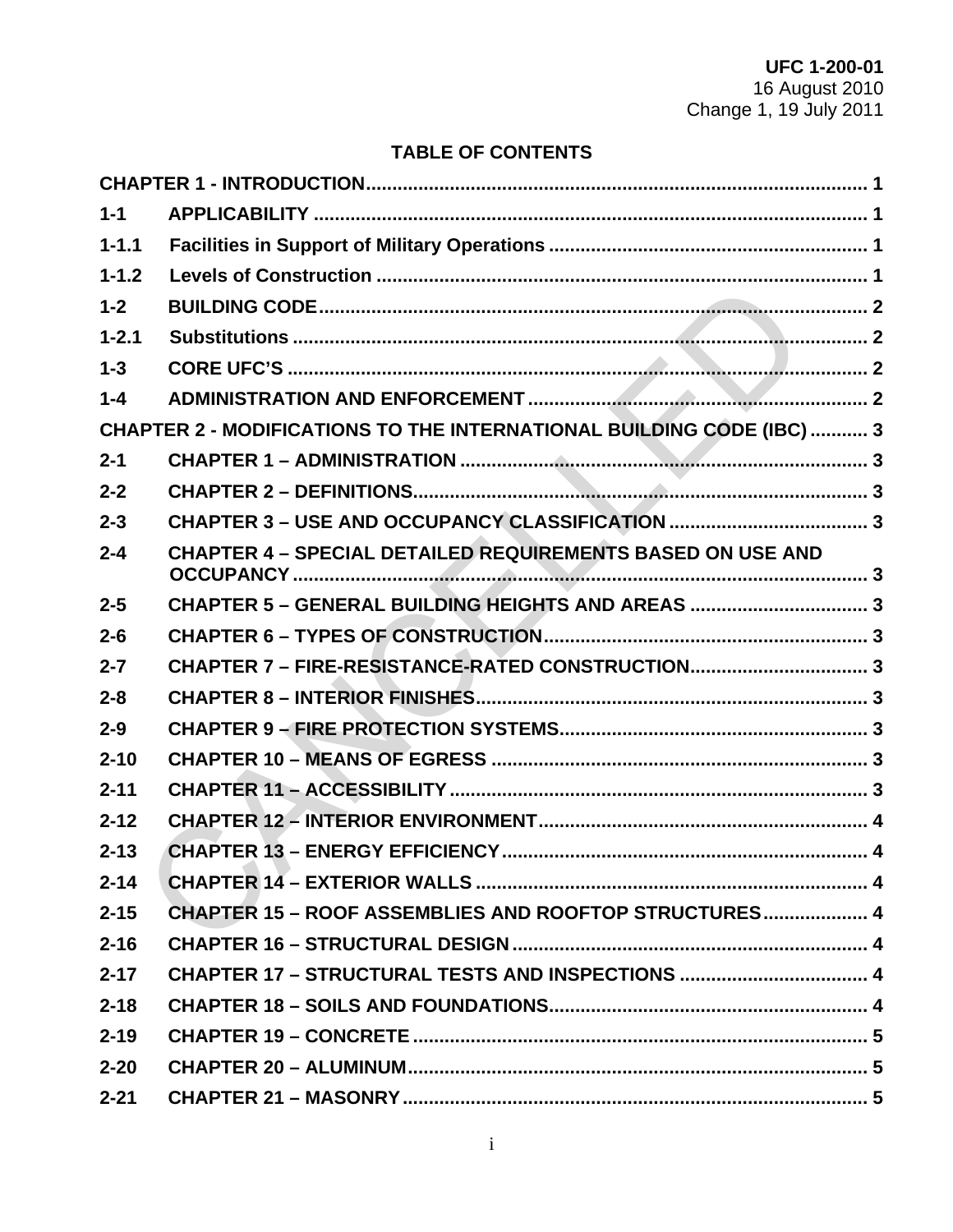UFC 1-200-01<br>16 August 2010<br>Change 1, 19 July 2011

| $2 - 22$  |                                                          |  |
|-----------|----------------------------------------------------------|--|
| $2 - 23$  |                                                          |  |
| $2 - 24$  |                                                          |  |
| $2 - 25$  |                                                          |  |
| $2 - 26$  |                                                          |  |
| $2 - 27$  |                                                          |  |
| $2 - 28$  |                                                          |  |
| $2 - 29$  |                                                          |  |
| $2 - 30$  |                                                          |  |
| $2 - 31$  |                                                          |  |
| $2 - 32$  | CHAPTER 32 - ENCROACHMENT INTO THE PUBLIC RIGHT-OF-WAY 6 |  |
| $2 - 33$  |                                                          |  |
| $2 - 34$  |                                                          |  |
| $2 - 35$  |                                                          |  |
| $2 - 36$  |                                                          |  |
|           |                                                          |  |
| $3 - 1$   |                                                          |  |
| $3 - 2$   |                                                          |  |
| $3 - 3$   |                                                          |  |
| $3 - 3.1$ |                                                          |  |
| $3 - 3.2$ |                                                          |  |
| $3 - 3.3$ |                                                          |  |
| $3 - 3.4$ |                                                          |  |
| $3 - 4$   |                                                          |  |
| $3 - 4.1$ |                                                          |  |
| $3 - 4.2$ |                                                          |  |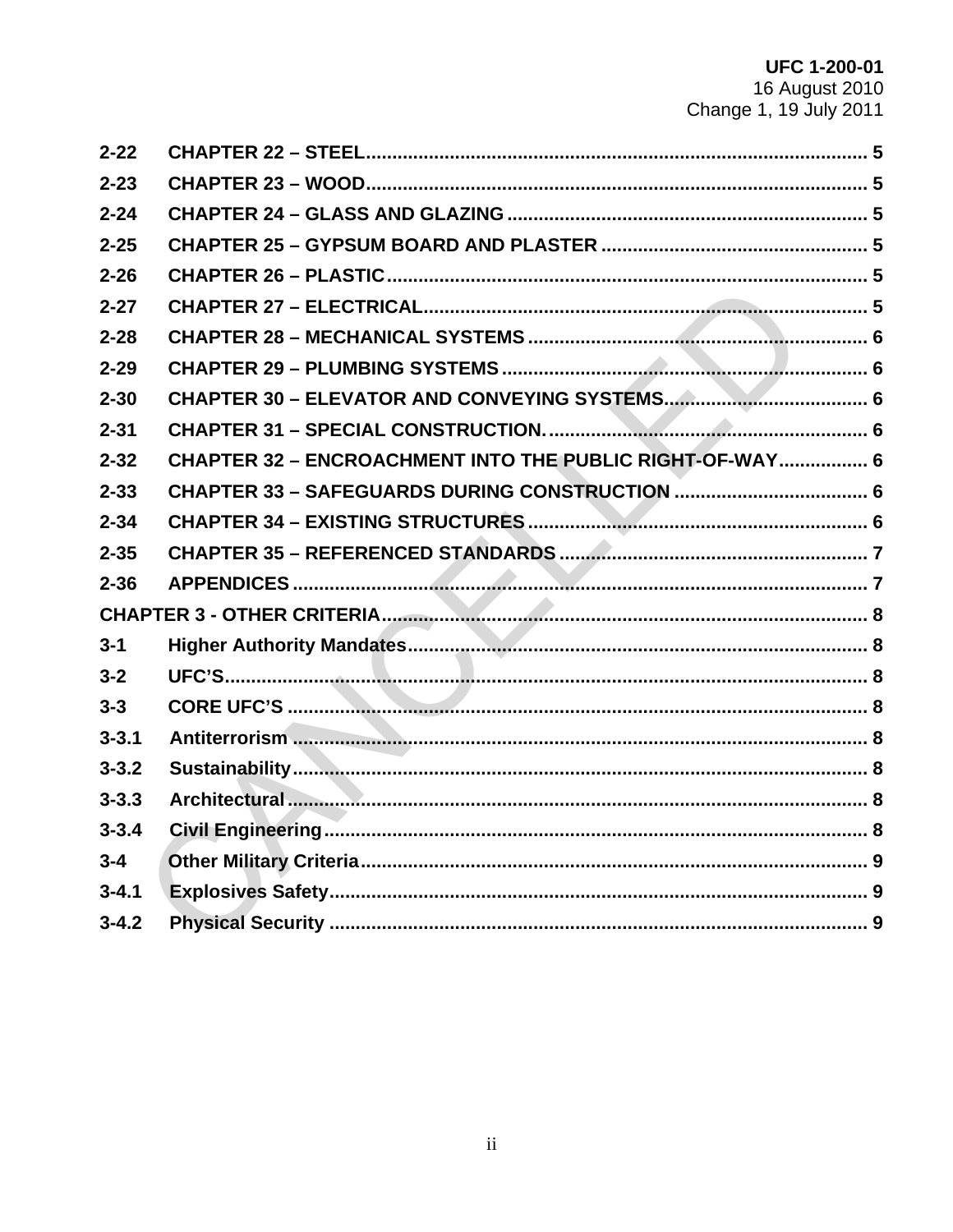### **CHAPTER 1 - INTRODUCTION**

### <span id="page-6-1"></span><span id="page-6-0"></span>1-1 **APPLICABILITY**

This UFC applies to the design and construction of all new and renovated Government-owned facilities for the Department of Defense. It is applicable to all methods of project delivery \1\ and levels of construction, but it /1/ is not applicable to public-private ventures (PPV).

 $\backslash$ 1 $\backslash$ 

### <span id="page-6-2"></span>1-1.1 **Facilities in Support of Military Operations**

Military operations are those performed by military or civilian personnel in a designated Joint Operational Area including but not limited to contingency operations, humanitarian or peacekeeping operations and military exercises. For non-permanent facilities in support of military operations, comply with requirements contained in this UFC associated with: Facilities in Support of Military Operations<br>
Sary operations are those performed by military or civilian personnel in a designate<br>
Sary operations are those performed by military or civilian personnel in a designate<br>
Sary

- Fire protection, including the following:
	- Active fire protection systems (fire suppression, fire alarm systems)
	- Passive fire protection (fire rated walls, floors)
	- Limits on building heights and areas, limits on combustible construction types
	- Egress requirements
- **Structural integrity**
- Electrical systems
- Plumbing and mechanical systems
- Water treatment, storage and distribution
- Wastewater collection and treatment
- Telecommunications networks

### <span id="page-6-3"></span>1-1.2 **Levels of Construction**

**Permanent Construction.** Buildings and facilities designed and constructed to serve a life expectancy of more than 25 years.

**Semi-permanent Construction.** Buildings and facilities designed and constructed to serve a life expectancy of more than five years but less than 25 years. This construction level is typically only used to support military operations. Expediency of construction and material availability may be a factor. Facility intended for a more enduring presence with operational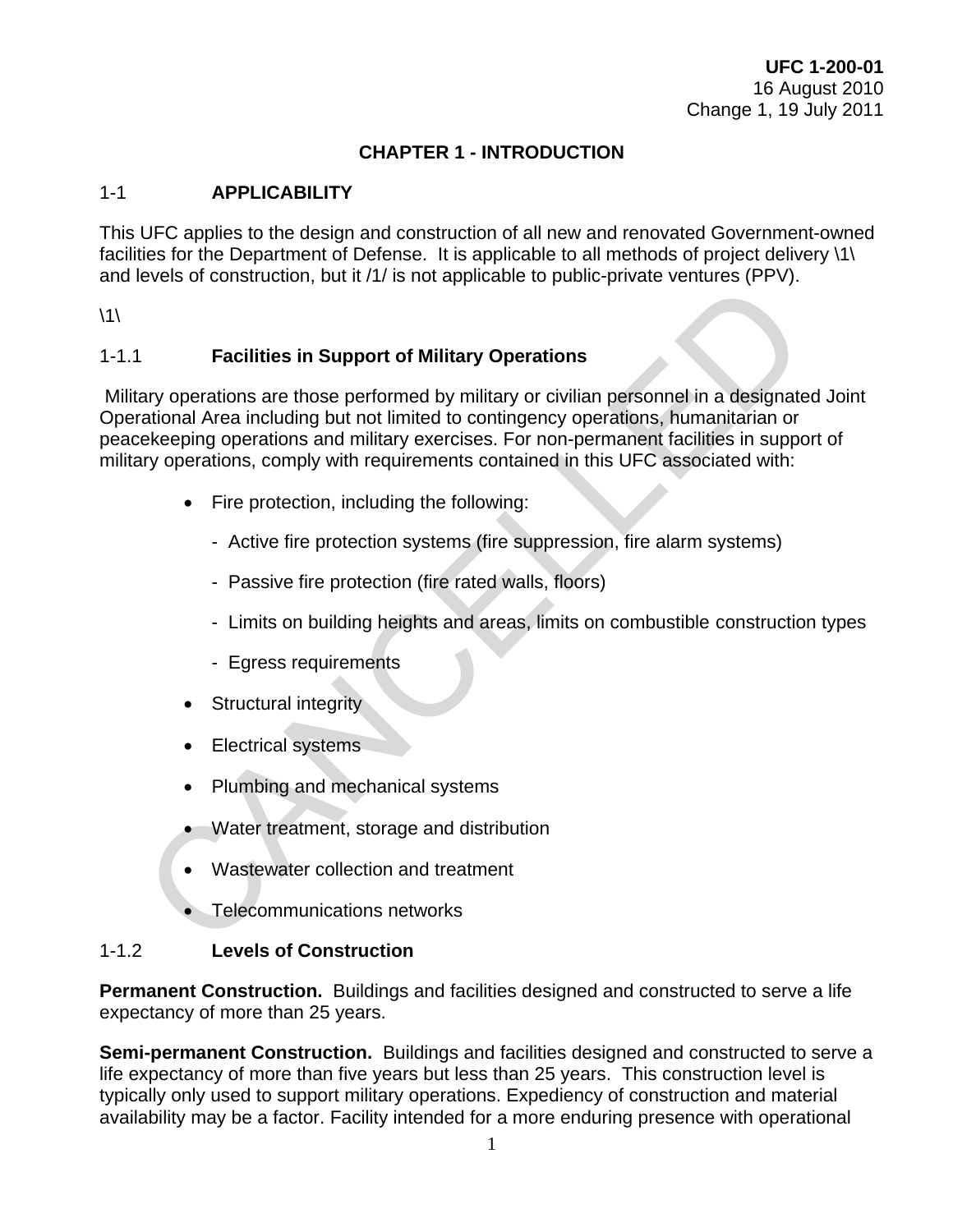characteristics and functional performance similar to permanent construction. Maintainability of finishes and systems shall be commensurate with the facility life expectancy and available maintenance capabilities. A moderate level of energy and water efficiency shall be considered.

**Temporary Construction.** Buildings and facilities designed and constructed to serve a life expectancy of five years or less using low-cost construction. Temporary construction typically cannot be economically converted to a higher construction level. Temporary facilities have limited flexibility for conversion and re-use.

/1/

### <span id="page-7-0"></span>1-2 **BUILDING CODE**

Except as indicated below, use the 2009 International Building Code (IBC-2009) as modified by Chapter 2 and Chapter 3 of this UFC as the building code for the Department of Defense.

### <span id="page-7-1"></span>1-2.1 **Substitutions**

All references in the International Building Code to the International Fire Code shall be considered to be references to NFPA 1.

All references in the International Building Code to the International Fuel Gas Code shall be considered to be references to NFPA 54 and NFPA 58.

### <span id="page-7-2"></span>1-3 **CORE UFC'S**

The International Building Code is modified in Chapters 2 and 3 of this UFC through reference to "core" UFCs (Appendix A, References) and other military criteria. Core UFCs provide the unique military building criteria that parallel the building code and apply to building systems found in most DoD facilities. In the case of conflicts between the International Building Code and the military criteria, use the military requirements. State of the Booking on the Booking of the Control (AH) in Composition (See Economically converted to a higher construction level. Temporary facilities to the economically converted to a higher construction level. Temporar

### <span id="page-7-3"></span>1-4 **ADMINISTRATION AND ENFORCEMENT**

\1\ For enforcement of the building code and standards for facility projects, the terms "Building Official" and the "Authority Having Jurisdiction" (AHJ) mean the Contracting Officer or the Contracting Officer's Authorized Representative (COAR) of the Component Office.

For approval and deviation of criteria, the AHJ is the Chief Engineer of each Service which are the signatories of the UFC documents and their designated representatives i.e., US Army, HQ USACE/CECW-CE; US Navy, NAVFACENGCOM HQ Code CHE; US Marine Corps, HQMC Code LF; and the US Air Force, AFCESA/AFCEE. See MILSTD 3007./1/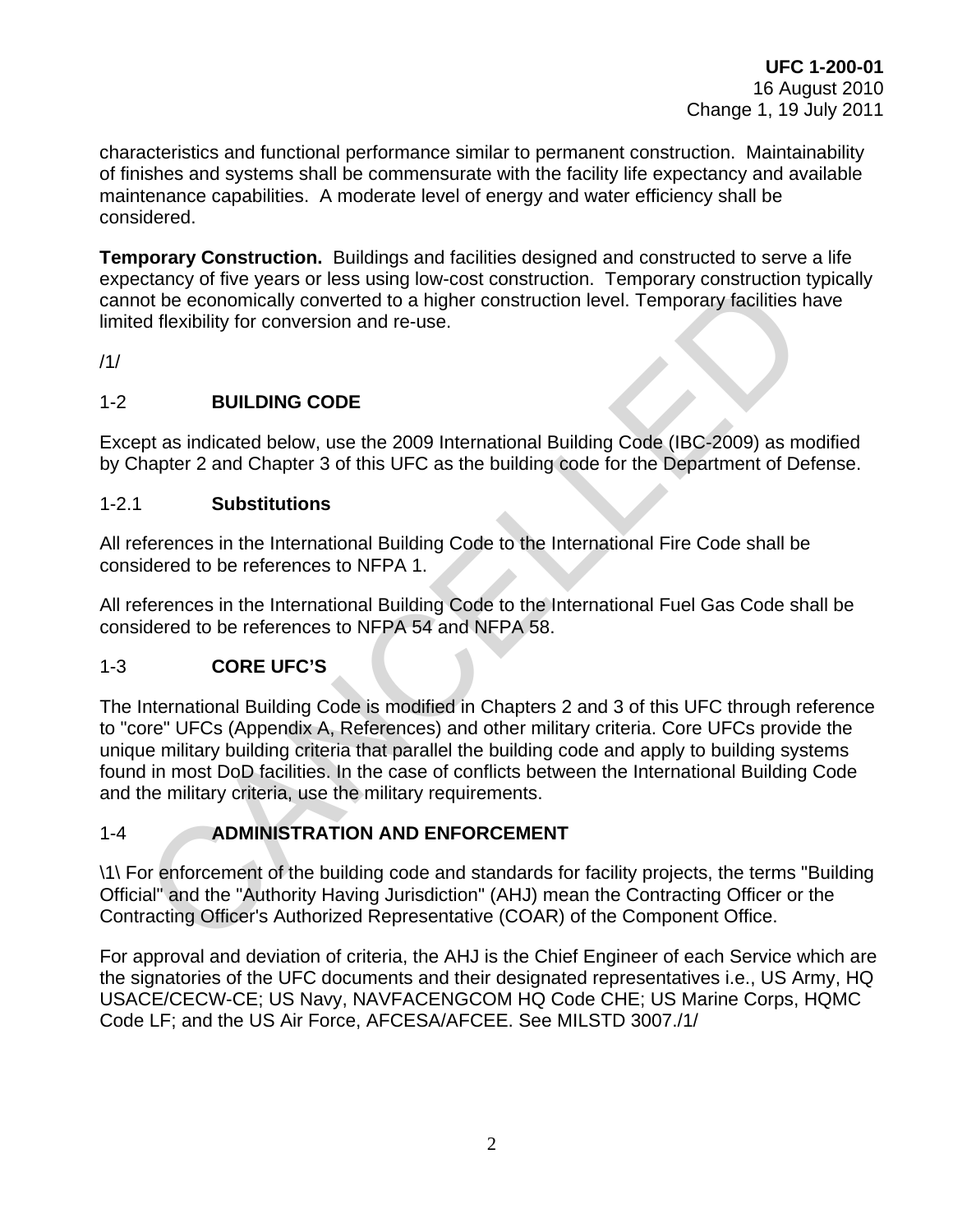### <span id="page-8-0"></span>**CHAPTER 2 - MODIFICATIONS TO THE INTERNATIONAL BUILDING CODE (IBC)**

### <span id="page-8-1"></span>2-1 **CHAPTER 1 – ADMINISTRATION**

Use Sections 101, 102, 110, and 112 of IBC Chapter 1.

### <span id="page-8-2"></span>2-2 **CHAPTER 2 – DEFINITIONS**

Use IBC Chapter 2. Definitions apply to terms used in the model code and are not intended to replace definitions and terms in military documents.

### <span id="page-8-3"></span>2-3 **CHAPTER 3 – USE AND OCCUPANCY CLASSIFICATION**

<span id="page-8-4"></span>Use IBC Chapter 3 and UFC 3-600-01. If any conflict occurs between IBC Chapter 3 and UFC 3-600-01, the requirements of UFC 3-600-01 take precedence.

# 2-4 **CHAPTER 4 – SPECIAL DETAILED REQUIREMENTS BASED ON USE AND OCCUPANCY** 9 IBC Chapter 2. Definitions apply to terms used in the model code and are not<br>
mded to replace definitions and terms in military documents.<br>
CHAPTER 3 – USE AND OCCUPANCY CLASSIFICATION<br>
9 IBC Chapter 3 and UFC 3-600-01.

Use UFC 3-600-01 in lieu of IBC Chapter 4.

### <span id="page-8-5"></span>2-5 **CHAPTER 5 – GENERAL BUILDING HEIGHTS AND AREAS**

Use IBC Chapter 5. The building area for funding and planning purposes may be calculated differently than the method defined in IBC Chapter 5.

### <span id="page-8-6"></span>2-6 **CHAPTER 6 – TYPES OF CONSTRUCTION**

Use IBC Chapter 6 and UFC 3-600-01. If any conflict occurs between IBC Chapter 6 and UFC 3-600-01, the requirements of UFC 3-600-01 take precedence.

### <span id="page-8-7"></span>2-7 **CHAPTER 7 – FIRE-RESISTANCE-RATED CONSTRUCTION**

Use IBC Chapter 7 and UFC 3-600-01. If any conflict occurs between IBC Chapter 7 and UFC 3-600-01, the requirements of UFC 3-600-01 take precedence.

### <span id="page-8-8"></span>2-8 **CHAPTER 8 – INTERIOR FINISHES**

Use UFC 3-600-01 in lieu of IBC Chapter 8.

### <span id="page-8-9"></span>2-9 **CHAPTER 9 – FIRE PROTECTION SYSTEMS**

Use UFC 3-600-01 in lieu of IBC Chapter 9.

### <span id="page-8-10"></span>2-10 **CHAPTER 10 – MEANS OF EGRESS**

Use UFC 3-600-01 in lieu of IBC Chapter 10.

### <span id="page-8-11"></span>2-11 **CHAPTER 11 – ACCESSIBILITY**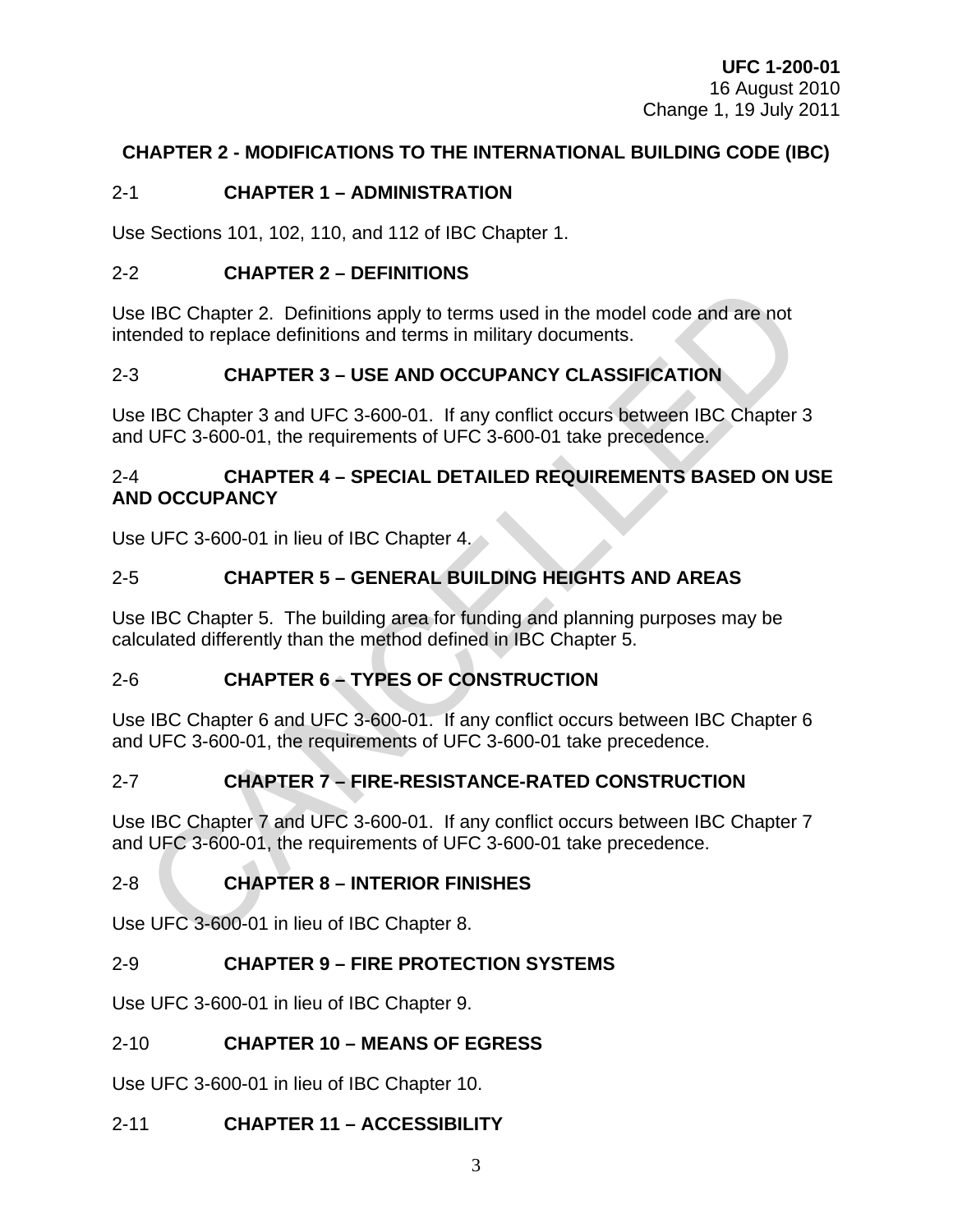Use the *ABA Accessibility Standard for Department of Defense Facilities* as adopted by the Deputy Secretary of Defense memorandum dated October 31, 2008, in lieu of IBC Chapter 11. \1\ Where the ABA references the IBC 2000-3 and supplements, the latest version of the IBC is acceptable when it meets or exceeds the ABA requirements./1/

### <span id="page-9-0"></span>2-12 **CHAPTER 12 – INTERIOR ENVIRONMENT**

Use IBC Chapter 12, except as modified below:

2-12.1 Delete paragraph 1204.1, including the exception, and replace with the following:

> "1204.1 Use the applicable Unified Facilities Criteria and individual military service standards for temperature control criteria."

2-12.2 For Navy and Marine Corps bachelor housing facilities, delete paragraphs 1207.2, 1207.3, 1208.3 and 1208.4, and use UFC 4-721-10 for air-borne and structureborne sound transmission criteria, for minimum room sizes, and for dwelling unit criteria. 9 IBC Chapter 12, except as modified below:<br>
2.1 Delete paragraph 1204.1, including the exception, and replace with the<br>
2.1 Delete paragraph 1204.1, including the exception, and replace with the<br>
2.2 For Navy and Marine

### <span id="page-9-1"></span>2-13 **CHAPTER 13 – ENERGY EFFICIENCY**

Use UFC 3-400-01 in lieu of IBC Chapter 13.

### <span id="page-9-2"></span>2-14 **CHAPTER 14 – EXTERIOR WALLS**

Use IBC Chapter 14.

### <span id="page-9-3"></span>2-15 **CHAPTER 15 – ROOF ASSEMBLIES AND ROOFTOP STRUCTURES**

Use IBC Chapter 15.

### <span id="page-9-4"></span>2-16 **CHAPTER 16 – STRUCTURAL DESIGN**

Use IBC Chapter 16 as modified by UFC 3-301-01. Use IBC Chapter 16 and UFC 3- 310-04 for seismic design.

### <span id="page-9-5"></span>2-17 **CHAPTER 17 – STRUCTURAL TESTS AND INSPECTIONS**

Use IBC Chapter 17 as modified by UFC 3-301-01.

2-17.1 In Paragraph 1704.1 General, add the following after the first paragraph:

"When the construction contractor is required by the Government to provide special inspections as part of his work, the contractor shall retain third-party quality assurance agencies to conduct the special inspections required by the IBC. The inspecting agency shall provide reports of the special inspections directly to the government."

### <span id="page-9-6"></span>2-18 **CHAPTER 18 – SOILS AND FOUNDATIONS**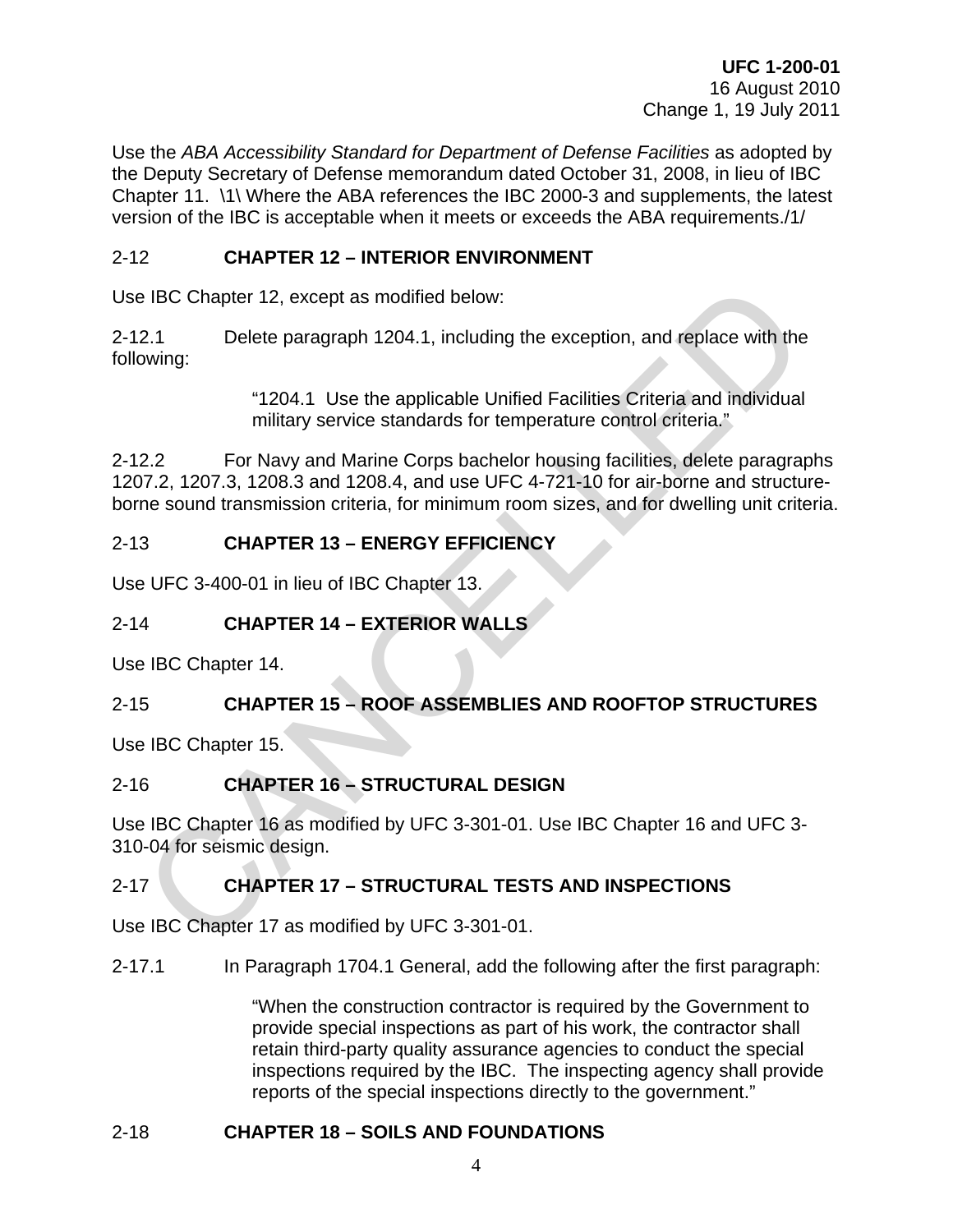Use IBC Chapter 18 as modified by UFC 3-301-01. For Navy and Marine Corps facilities, also use UFC 3-220-01N.

### <span id="page-10-0"></span>2-19 **CHAPTER 19 – CONCRETE**

Use IBC Chapter 19 as modified by UFC 3-301-01.

### 2-20 **CHAPTER 20 – ALUMINUM**

Use IBC Chapter 20.

### <span id="page-10-2"></span>2-21 **CHAPTER 21 – MASONRY**

Use IBC Chapter 21 as modified by UFC 3-301-01.

### <span id="page-10-3"></span>2-22 **CHAPTER 22 – STEEL**

Use IBC Chapter 22 as modified by UFC 3-301-01.

### <span id="page-10-4"></span>2-23 **CHAPTER 23 – WOOD**

Use IBC Chapter 23.

### <span id="page-10-5"></span>2-24 **CHAPTER 24 – GLASS AND GLAZING**

<span id="page-10-6"></span>Use IBC Chapter 24.

# <span id="page-10-1"></span>2-25 **CHAPTER 25 – GYPSUM BOARD AND PLASTER** 0 CHAPTER 20 - ALUMINUM<br>
1 CHAPTER 21 - MASONRY<br>
1 BC Chapter 21 as modified by UFC 3-301-01.<br>
2 CHAPTER 22 - STEEL<br>
1 BC Chapter 22 as modified by UFC 3-301-01.<br>
3 CHAPTER 23 - WOOD<br>
1 BC Chapter 23.<br>
4 CHAPTER 24 - GLASS

Use IBC Chapter 25.

### <span id="page-10-7"></span>2-26 **CHAPTER 26 – PLASTIC**

Use IBC Chapter 26.

### <span id="page-10-8"></span>2-27 **CHAPTER 27 – ELECTRICAL**

Use IBC Chapter 27 and the following:

- 1. Use UFC 3-501-01 for general electrical requirement criteria.
- 2. Use UFC 3-520-01 for interior electrical systems criteria.
- 3. Use UFC 3-530-01 for interior and exterior lighting and controls criteria.
- 4. Use UFC 3-550-01 for exterior power distribution systems criteria.
- 5. Use UFC 3-560-01 for electrical safety and electrical O&M criteria.
- 6. Use UFC 3-580-01 for interior telecommunications criteria.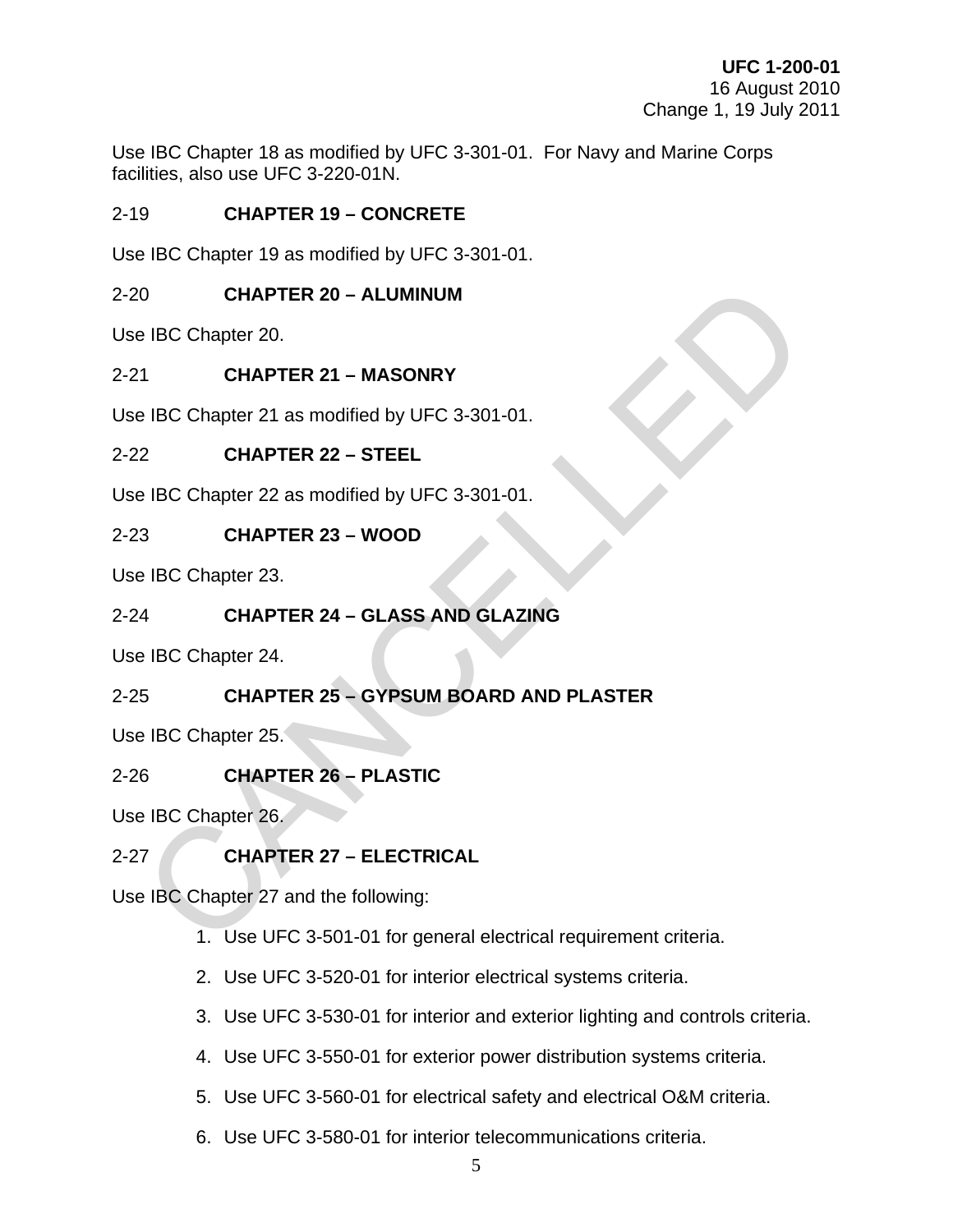7. Use UFC 4-021-01 for mass notification systems criteria.

### <span id="page-11-0"></span>2-28 **CHAPTER 28 – MECHANICAL SYSTEMS**

2-28.1 Use IBC Chapter 28 and UFC 3-400-10N for Navy and Marine Corps facilities.

2-28.2 Use UFC 3-410-01FA in lieu of IBC Chapter 28 for Army and Air Force facilities. Use UFC 3-410-01FA in lieu of IBC Chapter 28 for Army and Air Force<br>
R.3.<br>
8.3.<br>
8.3. Use UFC 3-400-02 to access climatological data for use in designing<br>
CHAPTER 29 – PLUMBING SYSTEMS<br>
9 CHAPTER 30 – ELEVATOR AND CONVEYIN

2-28.3 Use UFC 3-400-02 to access climatological data for use in designing mechanical systems.

### <span id="page-11-1"></span>2-29 **CHAPTER 29 – PLUMBING SYSTEMS**

Use IBC Chapter 29 and UFC 3-420-01.

### <span id="page-11-2"></span>2-30 **CHAPTER 30 – ELEVATOR AND CONVEYING SYSTEMS**

Use IBC Chapter 30, UFC 3-600-01, and ITG 01-01.

### <span id="page-11-3"></span>2-31 **CHAPTER 31 – SPECIAL CONSTRUCTION.**

Use IBC Chapter 31.

### <span id="page-11-4"></span>2-32 **CHAPTER 32 – ENCROACHMENT INTO THE PUBLIC RIGHT-OF-WAY**

Use IBC Chapter 32.

### <span id="page-11-5"></span>2-33 **CHAPTER 33 – SAFEGUARDS DURING CONSTRUCTION**

Use IBC Chapter 33 and UFC 3-600-01. If any conflict occurs between IBC Chapter 33 and UFC 3-600-01, the requirements of UFC 3-600-01 take precedence.

### <span id="page-11-6"></span>2-34 **CHAPTER 34 – EXISTING STRUCTURES**

Use IBC Chapter 34 and the International Existing Building Code, except as modified below.

2-34.1 Use Section 3410 with UFC 3-600-01. If any conflict occurs between Section 3410 or the International Existing Building Code and UFC 3-600-01, the requirements of UFC 3-600-01 take precedence.

2-34.2 Use IBC Chapter 34 with UFC 3-310-04 for seismic evaluation and seismic rehabilitation of existing buildings. Existing buildings inside the United States, its territories and possessions must comply with ICSSC RP6 / NISTIR 6762. All references in ICSSC RP6 / NISTIR 6762 to FEMA 310 and FEMA 356 shall be considered to be references to ASCE/SEI 31-03 and ASCE/SEI 41-06 respectively.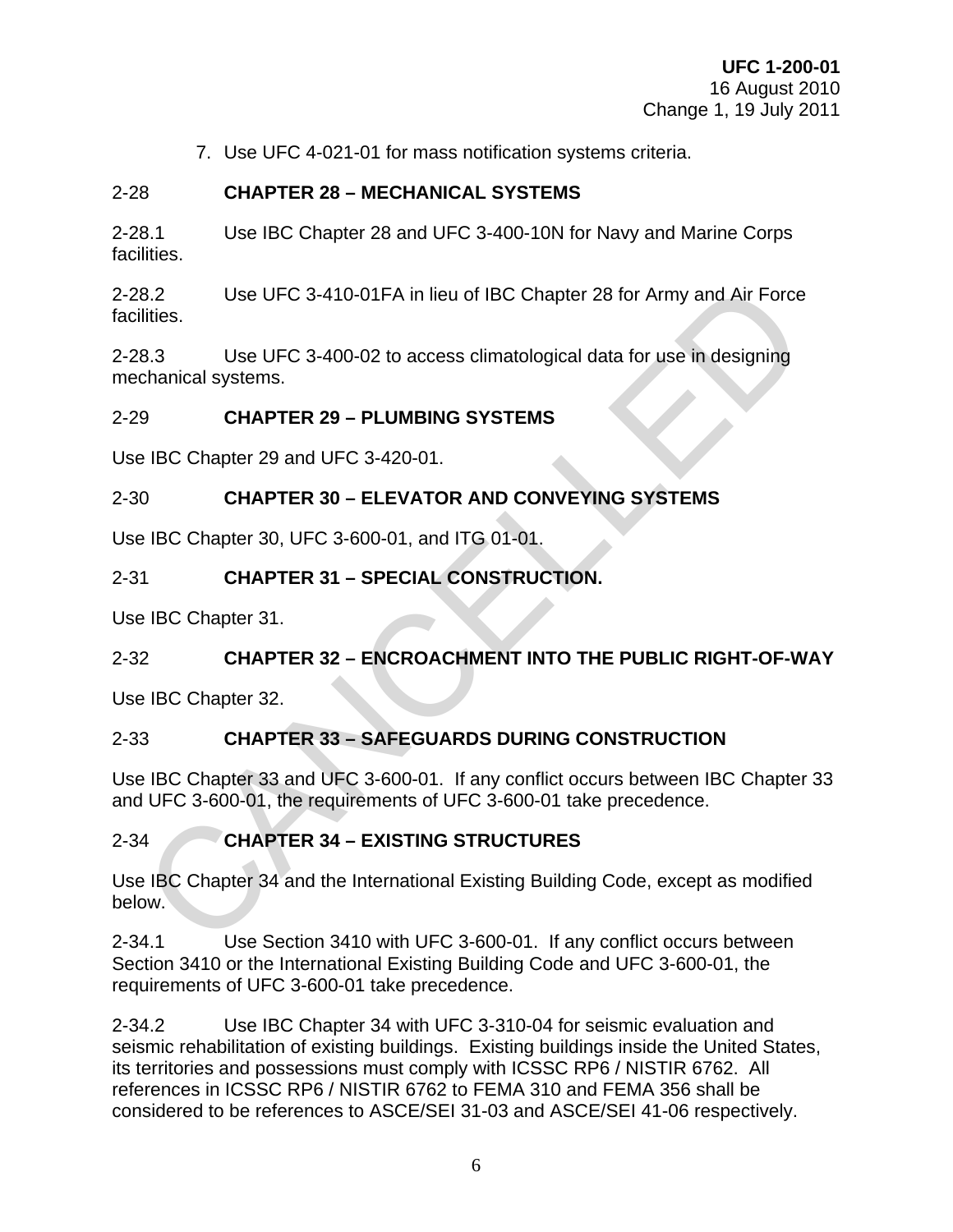### <span id="page-12-0"></span>2-35 **CHAPTER 35 – REFERENCED STANDARDS**

Use IBC Chapter 35 and Appendix A of this UFC.

### <span id="page-12-1"></span>2-36 **APPENDICES**

Delete Appendix A through Appendix K of the IBC. CANCALLED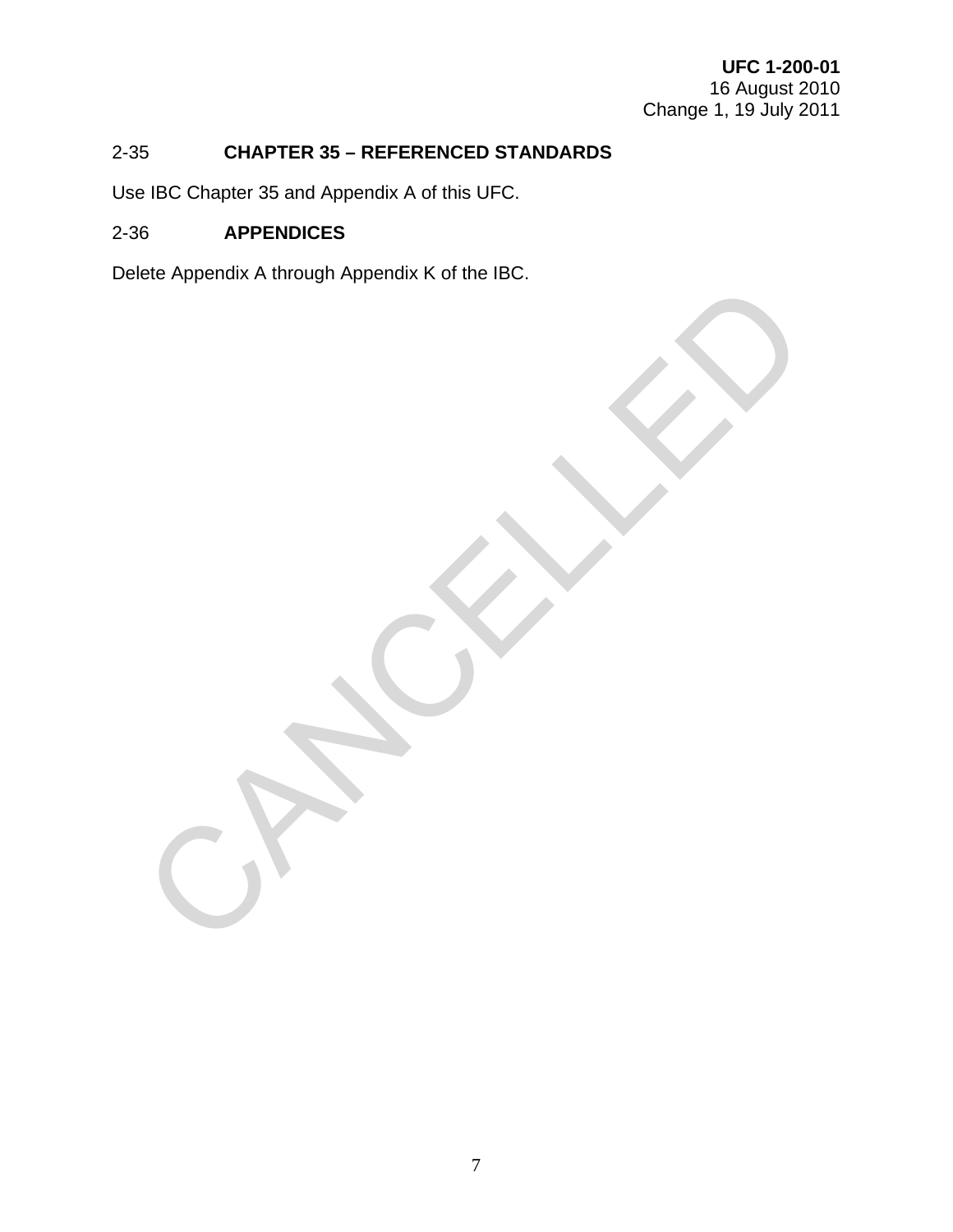### **CHAPTER 3 - OTHER CRITERIA**

<span id="page-13-0"></span>In addition to the International Building Code as modified in Chapter 2 of this UFC, comply with the following criteria:

### <span id="page-13-1"></span>3-1 **HIGHER AUTHORITY MANDATES**

All construction must be in compliance with all Public Laws (P.L.), Executive Orders (E.O.), Code of Federal Regulations (CFR), Department of Defense Instructions (DODI), and Department of Defense Directives (DODD) or other higher authority documents as applicable, as listed in MIL-STD-3007F, Appendix B construction must be in compliance with all Public Laws (P.L.), Executive Orders<br>
2.), Code of Federal Regulations (CFR), Department of Defense Instructions (DC<br>
Department of Defense Directives (DODD) or other higher auth

### <span id="page-13-2"></span>3-2 **UFC'S**

Comply with UFC's (Latest Version)

### <span id="page-13-3"></span>3-3 **CORE UFC'S**

See Appendix A - References.

### <span id="page-13-4"></span>3-3.1 **Antiterrorism**

Use UFC 4-010-01 and Geographic Combatant Commander Antiterrorism construction standards for antiterrorism requirements.

### <span id="page-13-5"></span>3-3.2 **Sustainability**

Use UFC 4-030-01 for sustainability requirements.

### <span id="page-13-6"></span>3-3.3 **Architectural**

- a. Use UFC 3-101-01 for architectural design criteria, target publication date \1\August 2011/1/. Use UFC 3-100-10 for Navy and Marines as interim criteria until publication of UFC 3-101-01.
- b. Use UFC 3-110-03 for roofing criteria.
- c. Use UFC 3-120-10 for interior design criteria.

### <span id="page-13-7"></span>3-3.4 **Civil Engineering**

- a. Use UFC 3-210-10 for low-impact development criteria.
- b. Use UFC 3-201-01 for general civil engineering, and site planning and design criteria, target publication date, \1\March 2012/1/. Use UFC 3- 210-01A and UFC 3-200-10N as interim criteria until publication of UFC 3-201-01.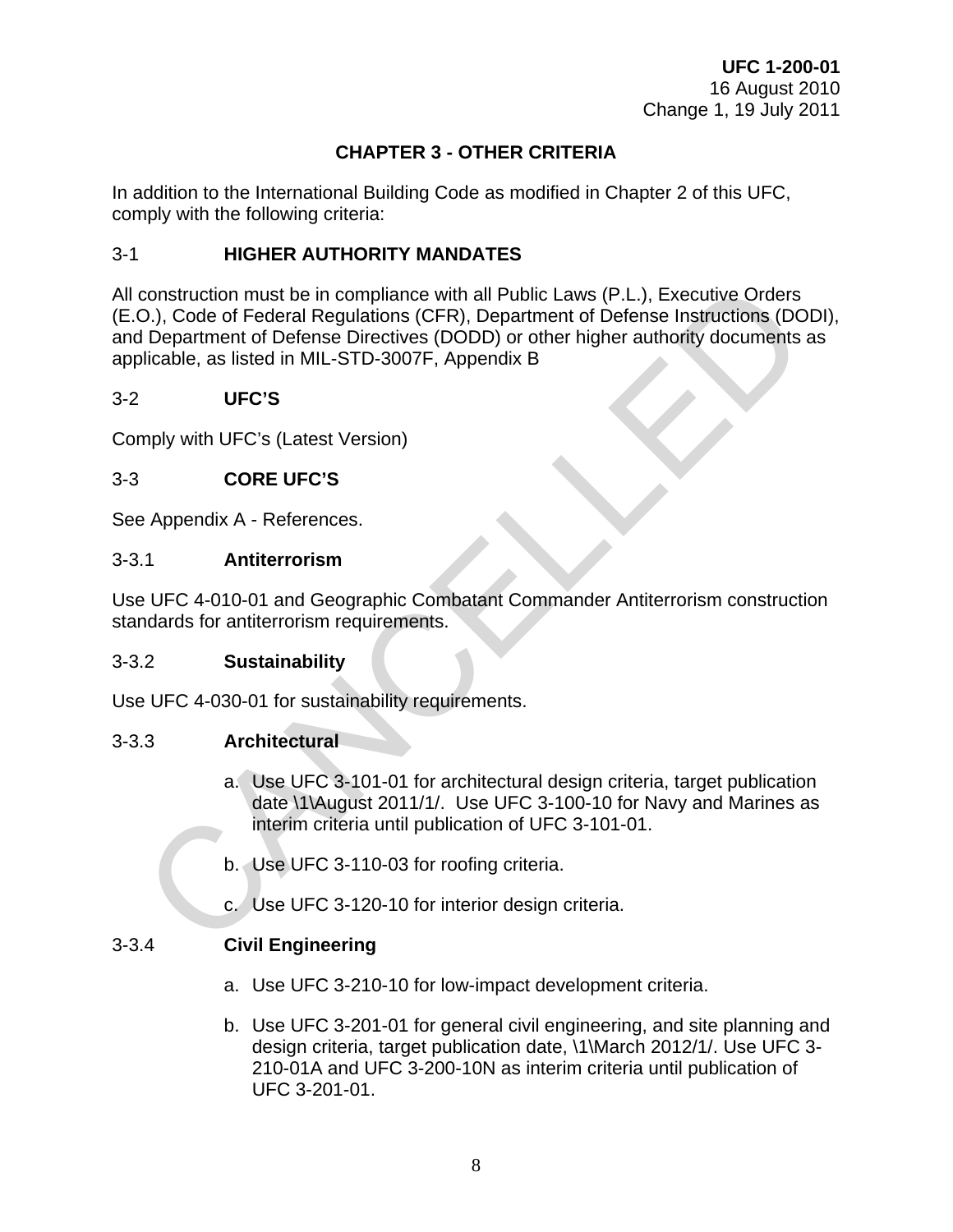- c. Use UFC 3-230-01 for water supply, target publication date, \1\October 2011/1/December 2010. Use UFC 3-230-03A and UFC 3-200-10N as interim criteria until publication of UFC 3-230-01.
- d. Use UFC 3-240-01 for wastewater collection, target publication date \1\Sept 2011/1/. Use UFC 3-240-04A and \1\UFC 3-200-19N\1\ as interim criteria until publication of UFC 3-240-01.

### <span id="page-14-0"></span>3-4 **OTHER MILITARY CRITERIA**

Military criteria other than those listed in this UFC may be applicable to specific types of structures, building systems, or building occupancies. Such structures, systems, or buildings must meet the additional requirements of the applicable military criteria.

 $\backslash$ 1 $\backslash$ 

### <span id="page-14-1"></span>3-4.1 **Explosives Safety**

This document does not contain requirements for explosives safety. All facilities that involve DoD Ammunition and Explosives (AE) storage, handling, maintenance, manufacture or disposal, as well as any facilities within the explosives safety quantity distance (ESQD) arcs of AE facilities, must comply with the explosives safety requirements found in DoD Manual 6055.09-M, as well as implementing Service criteria found in DA PAM 385-64 (Army), NAVSEA OP 5 (Navy and Marine Corps), and AFMAN 91-201 (Air Force). DoD facilities exposed to potential explosion effects from AE belonging to other nations are also required to meet DoD and Service explosives safety criteria. **CHERIM CONTRAINS CONTRIGUATION**<br> **CHERIM CONTRIGUATION**<br> **CHERIM CONTRIGUATION**<br> **CHERIM CONTRIGUATION**<br> **CHERIM CONTRIGUATION**<br> **CHERIM CONTRIGUATION**<br> **CHERIM CONTRIGUATION**<br> **CHERIM CONTRIGUATION**<br> **CHERIM CONTRIGUATIO** 

It is essential that the planning and design of new facilities and occupation and renovation of existing AE-related facilities or any facilities within ESQD arcs be accomplished in close coordination with knowledgeable explosives safety professionals in theater or with the Services' explosives safety centers. This coordination should occur as early as possible in the planning/design process to avoid issues/problems and ensure compliance.

All facility construction or use within ESQD arcs requires review for compliance with explosives safety criteria and must have either an approved explosives safety site plan or an approved explosives safety deviation. Refer to the DoD and Service documents mentioned above for further guidance in this area.

### <span id="page-14-2"></span>3-4.2 **Physical Security**

Physical security is that part of security concerned with physical measures designed to safeguard personnel; to prevent unauthorized access to equipment, installations, material, and documents; and to safeguard them against espionage, sabotage, damage, and theft.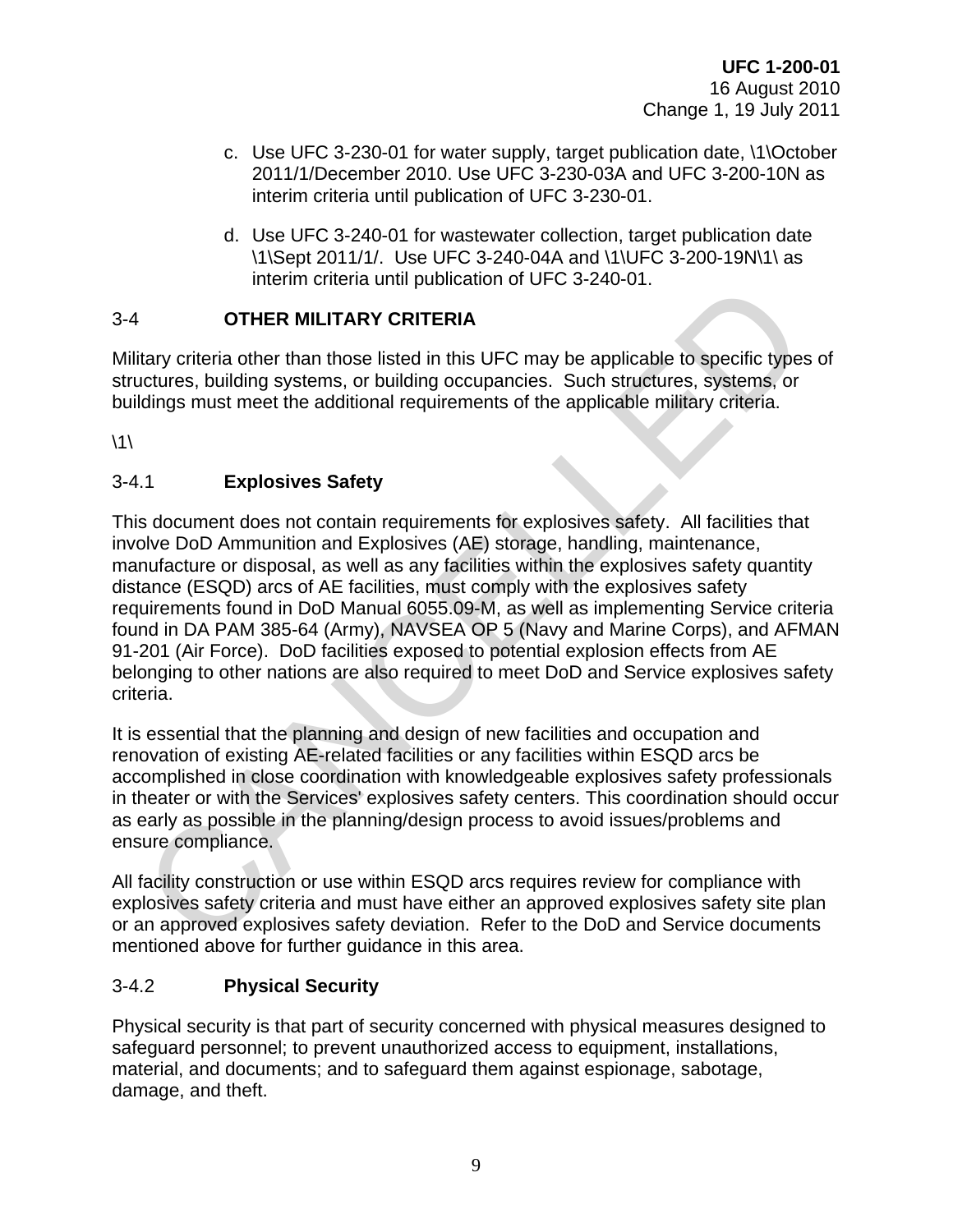Many buildings require some level of physical security. When required, integrate physical measures into the site, building, room(s), or area(s) as applicable. The Intelligence Community (IC) and DoD document the requirements for physical security related to specific assets in IC and DoD publications, directives, and instructions. Services have related documents that implement the IC and DoD policy for the Services. Below are the main DoD and IC documents that contain the physical security requirements for the protection of specific DoD assets. This does not include the policy documents associated with the protection of nuclear and chemical assets. EXPRESSION DIE PLOUCHATION DE SPECIAL DU COLORESSES. TINGIS QUE DE PLOUCHATION DE SESSES. TINGIS QUE DE PLOUCHATION DE SESSES. TINGIS QUE DE PLOUCHATION DE SESSES. TINGIS QUE DE PLOUCHATION DE SESSES. TINGIS QUE DE PLOUCHA

/1/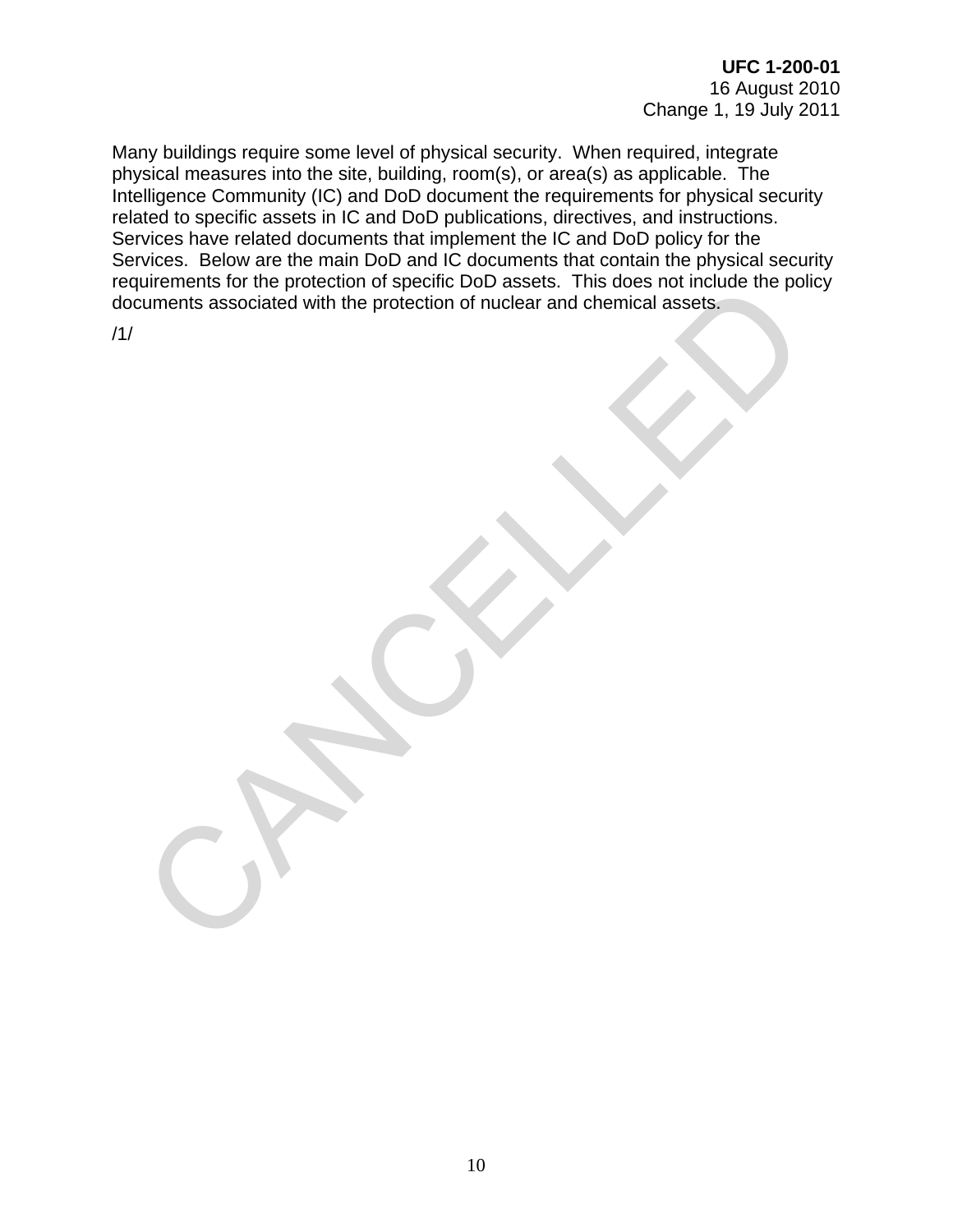<span id="page-16-0"></span>

| <b>ASSET</b>          | <b>POLICY</b>                                                                                                                |
|-----------------------|------------------------------------------------------------------------------------------------------------------------------|
| Classified            | DoD 5200.1-R, DoD Information Security Program                                                                               |
| Information           | http://www.dtic.mil/whs/directives/corres/pub1.html                                                                          |
| Sensitive             | UFC 4-010-05, Sensitive Compartmented information Facilities Planning, Design,                                               |
| Compartmented         | and Construction (currently in Draft)                                                                                        |
| Information (SCI)     | Intelligence Community Directive (ICD) 705, Sensitive Compartment Information                                                |
|                       | Facilities (Effective: 26 May 2010).                                                                                         |
|                       | http://www.dni.gov/electronic_reading_room/ICD_705_SCIFs.pdf                                                                 |
|                       | Intelligence Community Standard Number 705-1 (ICS 705-1), Physical and                                                       |
|                       | Technical Security Standards for Sensitive Compartmented Information                                                         |
|                       | Facilities (Effective: 17 September 2010)                                                                                    |
|                       | http://www.wbdg.org/pdfs/dod_at/ics_705_1.pdf                                                                                |
|                       | Intelligence Community Standard Number 705-2 (ICS 705-2), Standards for the                                                  |
|                       | Accreditation and Reciprocal Use of Sensitive Compartmented Information                                                      |
|                       | (Effective: 17 September 2010)                                                                                               |
|                       | http://www.wbdg.org/pdfs/dod_at/ics_705_2.pdf<br>IC Tech Spec-for ICD/ICS 705, Technical Specifications for Construction and |
|                       | Management of Sensitive Compartmented Information Facilities (Effective: 5                                                   |
|                       | May 2011) http://www.wbdg.org/pdfs/dod_at/ic_techspec_705.pdf                                                                |
| <b>Special Access</b> | JAFAN 6/9 Manual, Physical Security Standards for Special Access Program                                                     |
| Program (SAP)         | Facilities http://www.ncms-isp.org/documents/JANAF_6-0.pdf                                                                   |
| Information           |                                                                                                                              |
| Arms, Ammunition      | DoD Manual 5100.76-M, Physical Security of Sensitive Conventional Arms,                                                      |
| and Explosives        | Ammunition and Explosives http://www.dtic.mil/whs/directives/corres/pub1.html                                                |
| <b>Weapon Systems</b> |                                                                                                                              |
| and Platforms         |                                                                                                                              |
| <b>Bulk Petroleum</b> |                                                                                                                              |
| Products              | DoD 5200.08-R, Physical Security Program                                                                                     |
| Communications        | http://www.dtic.mil/whs/directives/corres/pub1.html                                                                          |
| Systems               |                                                                                                                              |
| Controlled            |                                                                                                                              |
| Inventory Items       |                                                                                                                              |
|                       |                                                                                                                              |
| /1/                   |                                                                                                                              |
|                       |                                                                                                                              |
|                       |                                                                                                                              |
|                       |                                                                                                                              |
|                       |                                                                                                                              |
|                       |                                                                                                                              |
|                       |                                                                                                                              |

### **Table 3-1 Policy Related to Physical Security**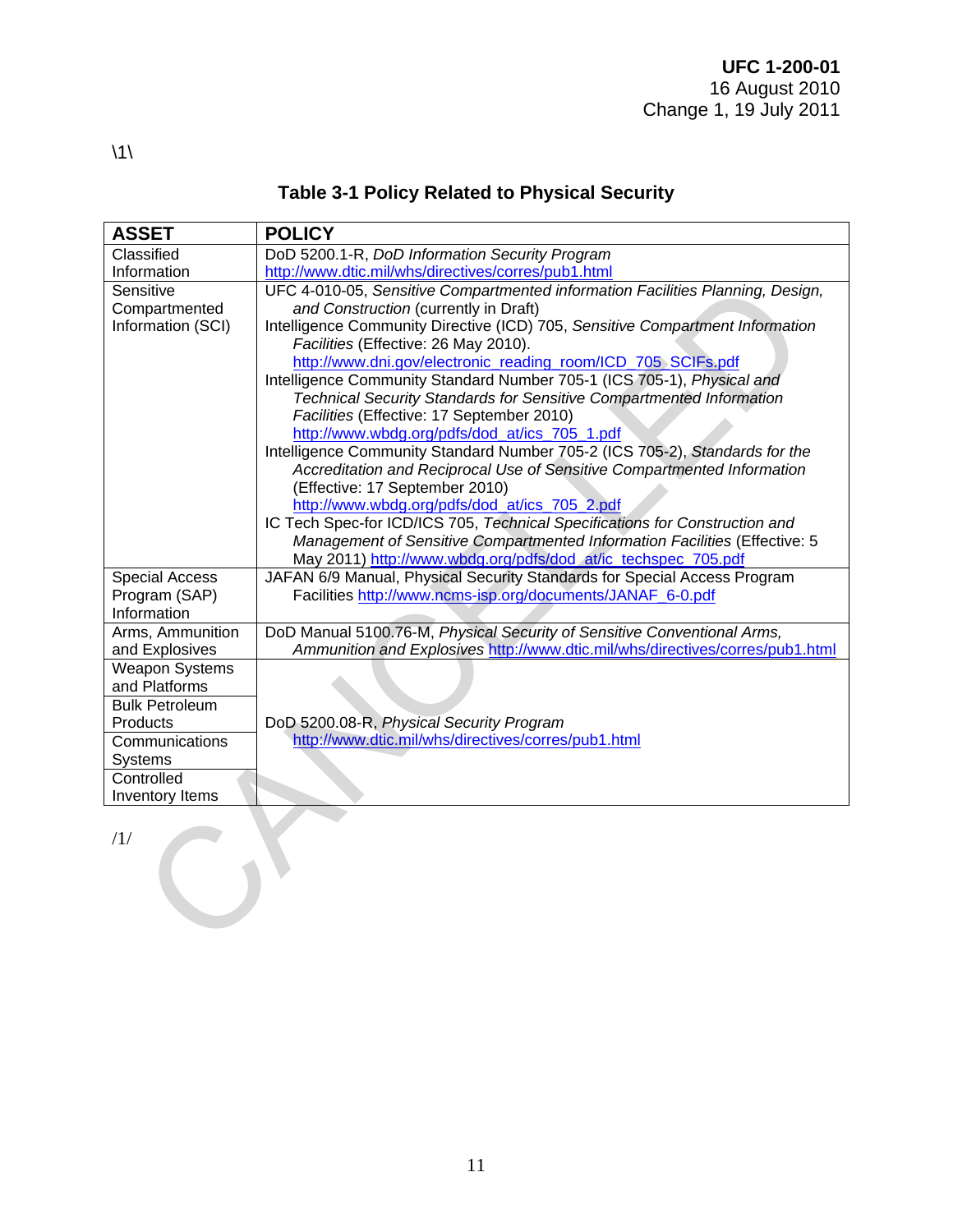### **[APPENDIX A-REFERENCES](#page-16-0)**

### **GOVERNMENT PUBLICATIONS**

*ABA Accessibility Standard for Department of Defense Facilities,* <http://www.access-board.gov/ada-aba/aba-standards-dod.cfm>

 $\backslash$ 1 $\backslash$ 

AFMAN 91-201, Explosives Safety Manual, 12 January 2011, www.epublishing.af.mil

- DA PAM 385-64, Ammunition and Explosives Standards, https://acc.dau.mil/CommunityBrowser.aspx?id=237824
- DoD Manual 5100.76-M, *Physical Security of Sensitive Conventional Arms, Ammunition and Explosives* http://www.dtic.mil/whs/directives/corres/pub1.html
- DoD Manual 5200.1, DoD Information Security Program, http:www.dtic.mil/whs/directives/corres/pub1.html
- DoD Manual 5200.08R, Physical Security Program, http:www.dtic.mil/whs/directives/corres/pub1.html
- DoD Manual 6055.09-M, DoD Ammunition and Explosives Safety Standards, http://www.dtic.mil/whs/directives/corres/html/605509m.html

/1/

- FEMA-310, *Handbook for the Seismic Evaluation of Buildings,*  http://www.wbdg.org/ccb/FEMA/ARCHIVES/fema310.pdf
- FEMA-356, *Prestandard and Commentary for the Seismic Rehabilitation of Buildings,*  http://www.wbdg.org/ccb/FEMA/ARCHIVES/fema356.pdf MAN 91-201, Explosives Safety Manual, 12 January 2011,<br>
w.epublishing.af.mil<br>
PAM 385-64, Ammunition and Explosives Standards,<br>
https://acc.dau.mil/CommunityBrowser.aspx?id=237824<br>
D Manual 5100.76-M. *Physical Security of*
- ICSSC RP6 / NISTIR 6762, *Standards of Seismic Safety for Existing Federally Owned and Leased Buildings*, http://fire.nist.gov/bfrlpubs/build01/PDF/b01056.pdf

 $\backslash$ 1 $\backslash$ 

- Intelligence Community Directive (ICD) 705, *Sensitive Compartment Information Facilities* (Effective: 26 May 2010). http://www.dni.gov/electronic\_reading\_room/ICD\_705\_SCIFs.pdf
- Intelligence Community Standard Number 705-1 (ICS 705-1), *Physical and Technical Security Standards for Sensitive Compartmented Information Facilities* (Effective: 17 September 2010) [http://www.wbdg.org/pdfs/dod\\_at/ics\\_705\\_1.pdf](http://www.wbdg.org/pdfs/dod_at/ics_705_1.pdf)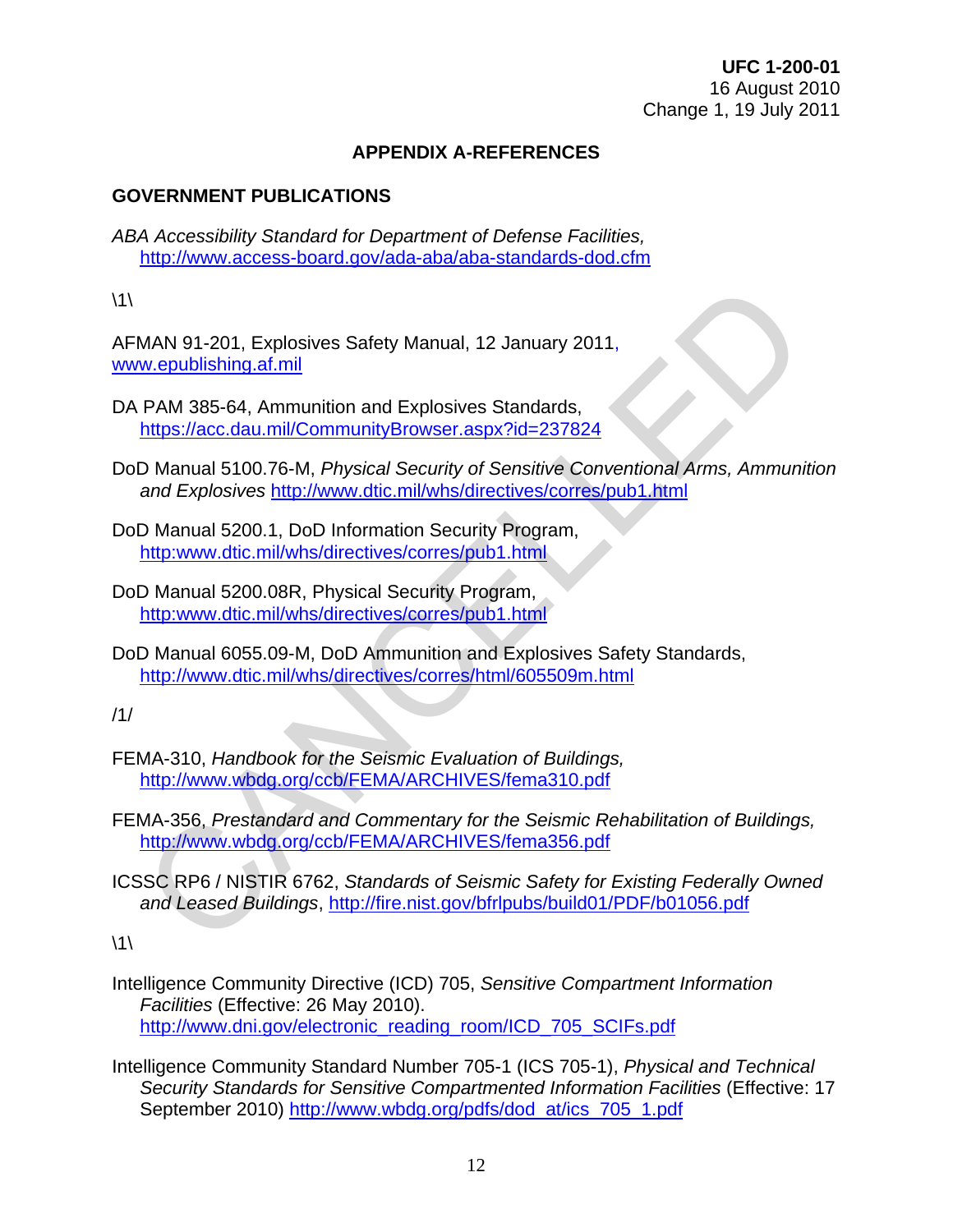Intelligence Community Standard Number 705-2 (ICS 705-2), *Standards for the Accreditation and Reciprocal Use of Sensitive Compartmented Information*  (Effective: 17 September 2010) [http://www.wbdg.org/pdfs/dod\\_at/ics\\_705\\_2.pdf](http://www.wbdg.org/pdfs/dod_at/ics_705_2.pdf) 

IC Tech Spec-for ICD/ICS 705, *Technical Specifications for Construction and Management of Sensitive Compartmented Information Facilities* (Effective: 5 May 2011) http://www.wbdg.org/pdfs/dod\_at/ic\_techspec\_705.pdf

/1/

ITG 01-01, *Elevator Design*, 01 March 2001, http://www.wbdg.org/ccb/NAVFAC/INTCRIT/fy01\_01.pdf

 $\backslash$ 1 $\backslash$ 

JAFAN 6/9 Manual, Physical Security Standards for Special Access Program Facilities http://www.ncms-isp.org/documents/JANAF\_6-0.pdf

/1/

MIL-STD-3007F, *Standard Practice for Unified Facilities Criteria and Unified Facilities Guide Specifications*, 13 December 2006, http://www.wbdg.org/ccb/FEDMIL/std3007f.pdf

 $\backslash$ 1 $\backslash$ 

NAVSEA OP 5, Ammunition and Explosives Safety Ashore, https://acc.dau.mil/CommunityBrowser.aspx?id=278680

/1/

### **CORE UFC's**

UFC 3-101-01, *Architecture,* target publication date \1\August 2011\1\; will supersede UFC 3-100-10, *Architecture* (DRAFT), http://www.wbdg.org/ndbm/pdfs/ufc3\_100\_10\_draft.pdf 1999) Hughers and March 2001,<br>
The View World Consign, 01 March 2001,<br>
Interlative World Considered Interaction of the United Receives Program Facilities<br> [CA](http://www.wbdg.org/ndbm/pdfs/ufc3_100_10_draft.pdf)N 6/9 Manual, Physical Security Standards for Special Access Prog

UFC 3-110-03, *Roofing*, http://www.wbdg.org/ccb/DOD/UFC/ufc\_3\_110\_03.pdf

UFC 3-120-10, *Interior Design,* [http://www.wbdg.org/ccb/DOD/UFC/ufc\\_3\\_120\\_10.pdf](http://www.wbdg.org/ccb/DOD/UFC/ufc_3_120_10.pdf)

 $\backslash$ 1 $\backslash$ 

UFC 3-201-01, *Civil Engineering,* target publication date \1\March 2012/1/; will supersede UFC 3-210-01A, *Area Planning, Site Planning, and Design*, [http://www.wbdg.org/ccb/DOD/UFC/ufc\\_3\\_210\\_01a.pdf](http://www.wbdg.org/ccb/DOD/UFC/ufc_3_210_01a.pdf) and UFC 3-200-10N, *Civil Engineering, (*DRAFT*),* [http://www.wbdg.org/ndbm/pdfs/ufc3\\_200\\_10n\\_draft.pdf](http://www.wbdg.org/ndbm/pdfs/ufc3_200_10n_draft.pdf)

/1/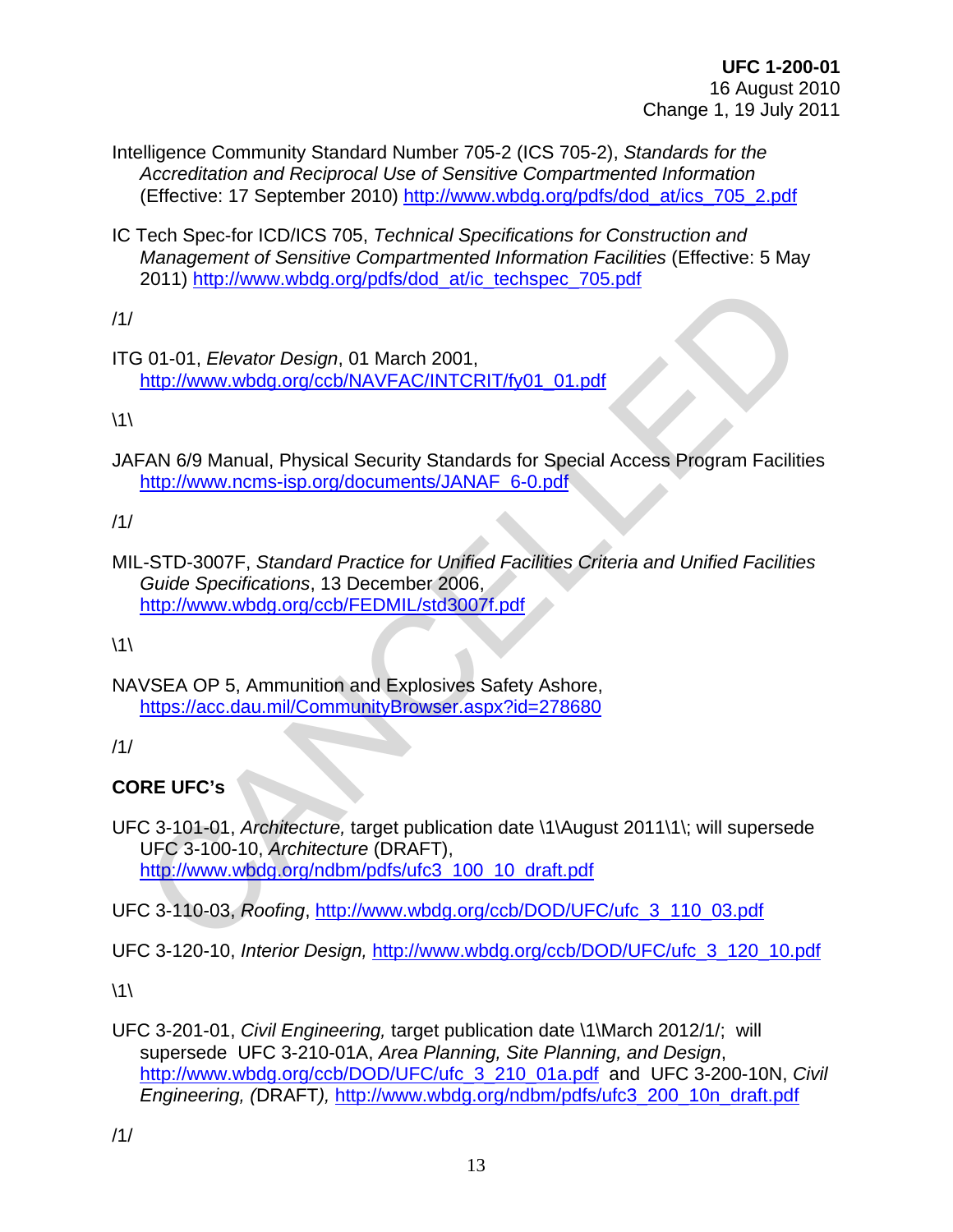UFC 3-210-10, *Low Impact Development*, http://www.wbdg.org/ccb/DOD/UFC/ufc\_3\_210\_10.pdf

UFC 3-220-01N, *Geotechnical Engineering Procedures for Foundation Design of Buildings and Structures*, [http://www.wbdg.org/ccb/DOD/UFC/ufc\\_3\\_220\\_01n.pdf](http://www.wbdg.org/ccb/DOD/UFC/ufc_3_220_01n.pdf)

 $\backslash$ 1 $\backslash$ 

UFC 3-230-01, *Water Supply,* target publication date \1\October 2011/1/; will supersede UFC 3-230-03A, *and UFC 3-230-19N*, http://www.wbdg.org/ccb/DOD/UFC/ufc\_3\_230\_03a.pdf

UFC 3-240-01, *Wastewater Collection*, target publication date \1\September 2011/1/; will supersede UFC 3-240-04A, *Wastewater Collection*, http://www.wbdg.org/ccb/DOD/UFC/ufc\_3\_240\_04a.pdf [C](http://www.wbdg.org/ccb/DOD/UFC/ufc_3_400_01.pdf) 3-230-01, Water Supply, target publication date \1\October 2011/1/; will supers<br>
UFC 3-230-03[A](http://www.wbdg.org/ccb/DOD/UFC/ufc_3_410_01fa.pdf), and UFC 3-230-19[N](http://www.wbdg.org/ccb/DOD/UFC/ufc_3_400_02.pdf),<br>
http://www.wbdg.org/ccb/DOD/UFC/utc 3 230 03a.pdf<br>
http://www.wbdg.org/ccb/DOD/UFC/utc 3 230 03a.pdf<br>
wi

/1/

- UFC 3-301-01, *Structural Engineering*, http://www.wbdg.org/ccb/DOD/UFC/ufc\_3\_301\_01.pdf
- UFC 3-310-04, *Seismic Design for Buildings*, http://www.wbdg.org/ccb/DOD/UFC/ufc\_3\_310\_04.pdf
- UFC 3-400-01, *Energy Conservation*, http://www.wbdg.org/ccb/DOD/UFC/ufc\_3\_400\_01.pdf
- UFC 3-400-02, *Design: Engineering Weather Data*, http://www.wbdg.org/ccb/DOD/UFC/ufc\_3\_400\_02.pdf
- UFC 3-400-10N, *Mechanical Engineering*, (DRAFT), http://www.wbdg.org/ndbm/pdfs/ufc3\_400\_10n\_draft.pdf
- UFC 3-410-01FA, *Heating, Ventilating, and Air Conditioning*, http://www.wbdg.org/ccb/DOD/UFC/ufc\_3\_410\_01fa.pdf
- UFC 3-420-01, *Plumbing Systems,* http://www.wbdg.org/ccb/DOD/UFC/ufc\_3\_420\_01.pdf
- UFC 3-501-01, *Electrical Engineering*, [http://www.wbdg.org/ccb/DOD/UFC/ufc\\_3\\_501\\_01.pdf](http://www.wbdg.org/ccb/DOD/UFC/ufc_3_520_01.pdf)
- UFC 3-520-01, *Interior Electrical Systems*, [http://www.wbdg.org/ccb/DOD/UFC/ufc\\_3\\_520\\_01.pdf](http://www.wbdg.org/ccb/DOD/UFC/ufc_3_520_01.pdf)
- UFC 3-530-01, *Design: Interior and Exterior Lighting and Controls*, [http://www.wbdg.org/ccb/DOD/UFC/ufc\\_3\\_530\\_01.pdf](http://www.wbdg.org/ccb/DOD/UFC/ufc_3_530_01.pdf)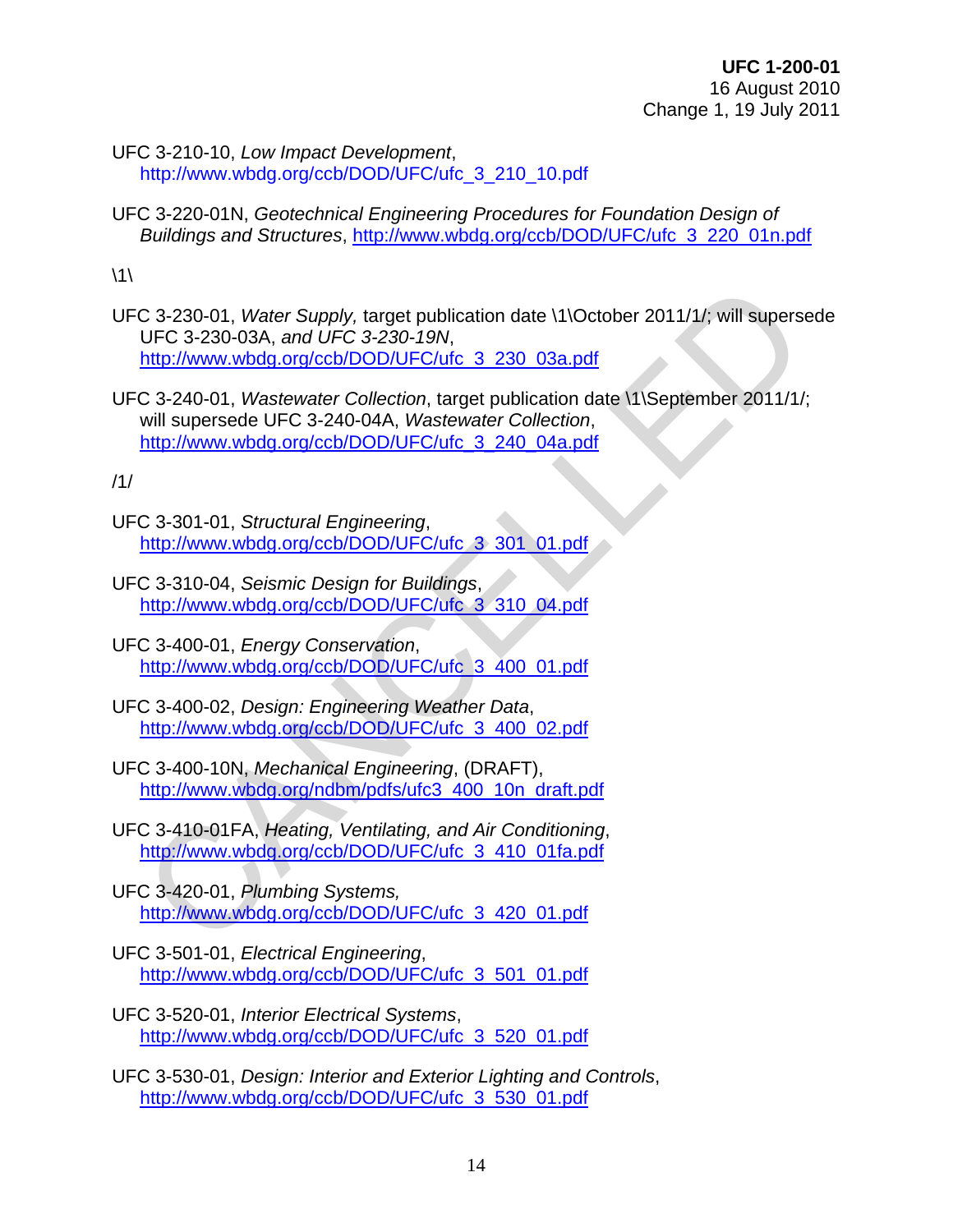- UFC 3-550-01, *Exterior Electrical Power Distribution*, [http://www.wbdg.org/ccb/DOD/UFC/ufc\\_3\\_550\\_01.pdf](http://www.wbdg.org/ccb/DOD/UFC/ufc_3_550_01.pdf)
- UFC 3-560-01, *Electrical Safety, O&M*, [http://www.wbdg.org/ccb/DOD/UFC/ufc\\_3\\_560\\_01.pdf](http://www.wbdg.org/ccb/DOD/UFC/ufc_3_560_01.pdf)

UFC 3-580-01, *Telecommunications Building Cabling Systems Planning and Design*, http://www.wbdg.org/ccb/DOD/UFC/ufc\_3\_580\_01.pdf

UFC 3-600-01, *Fire Protection Engineering for Facilities,*  http://www.wbdg.org/ccb/DOD/UFC/ufc\_3\_600\_01.pdf

UFC 4-010-01, *DoD Minimum Antiterrorism Standards for Buildings*, http://www.wbdg.org/ccb/DOD/UFC/ufc\_4\_010\_01.pdf

- UFC 4-021-01, *Design and O&M: Mass Notification Systems*, http://www.wbdg.org/ccb/DOD/UFC/ufc\_4\_021\_01.pdf
- UFC 4-030-01, *Sustainable Development*, http://www.wbdg.org/ccb/DOD/UFC/ufc\_4\_030\_01.pdf

### **NON-CORE UFC**

UFC 4-721-10, *Navy and Marine Corps Bachelor Housing,* http://www.wbdg.org/ccb/DOD/UFC/ufc\_4\_721\_10.pdf

### **NON-GOVERNMENT PUBLICATIONS**

- ASCE/SEI 31-03, *Seismic Evaluation of Existing Buildings*, American Society of Civil Engineers, 1801 Bell Drive, Reston, VA 20191-4400, http://www.asce.org
- ASCE/SEI 41-06, *Seismic Rehabilitation of Existing Buildings*, American Society of Civil Engineers, 1801 Bell Drive, Reston, VA 20191-4400, http://www.asce.org http://www.wbdq.org/ccb/DOD/UFC/utc 3 580 01.pdf<br>
C 3-600-01, *Fire Protection Engineering for Facilities,*<br>
http://www.wbdq.org/ccb/DOD/UFC/utc 3 600 01.pdf<br>
C 4-010-01, *DoD Minimum Antiterrorism Standards for Buildings,*
- *International Building Code,* 2009, International Code Council, 500 New Jersey Avenue, NW, 6th Floor, Washington, DC 20001, [http://www.iccsafe.org](http://www.iccsafe.org/)
- *International Existing Building Code,* 2009, International Code Council, 500 New Jersey Avenue, NW, 6th Floor, Washington, DC 20001, [http://www.iccsafe.org](http://www.iccsafe.org/)
- *International Fire Code,* 2009, International Code Council, 500 New Jersey Avenue, NW, 6th Floor, Washington, DC 20001, [http://www.iccsafe.org](http://www.iccsafe.org/)

*International Fuel Gas Code,* 2009, International Code Council, 500 New Jersey